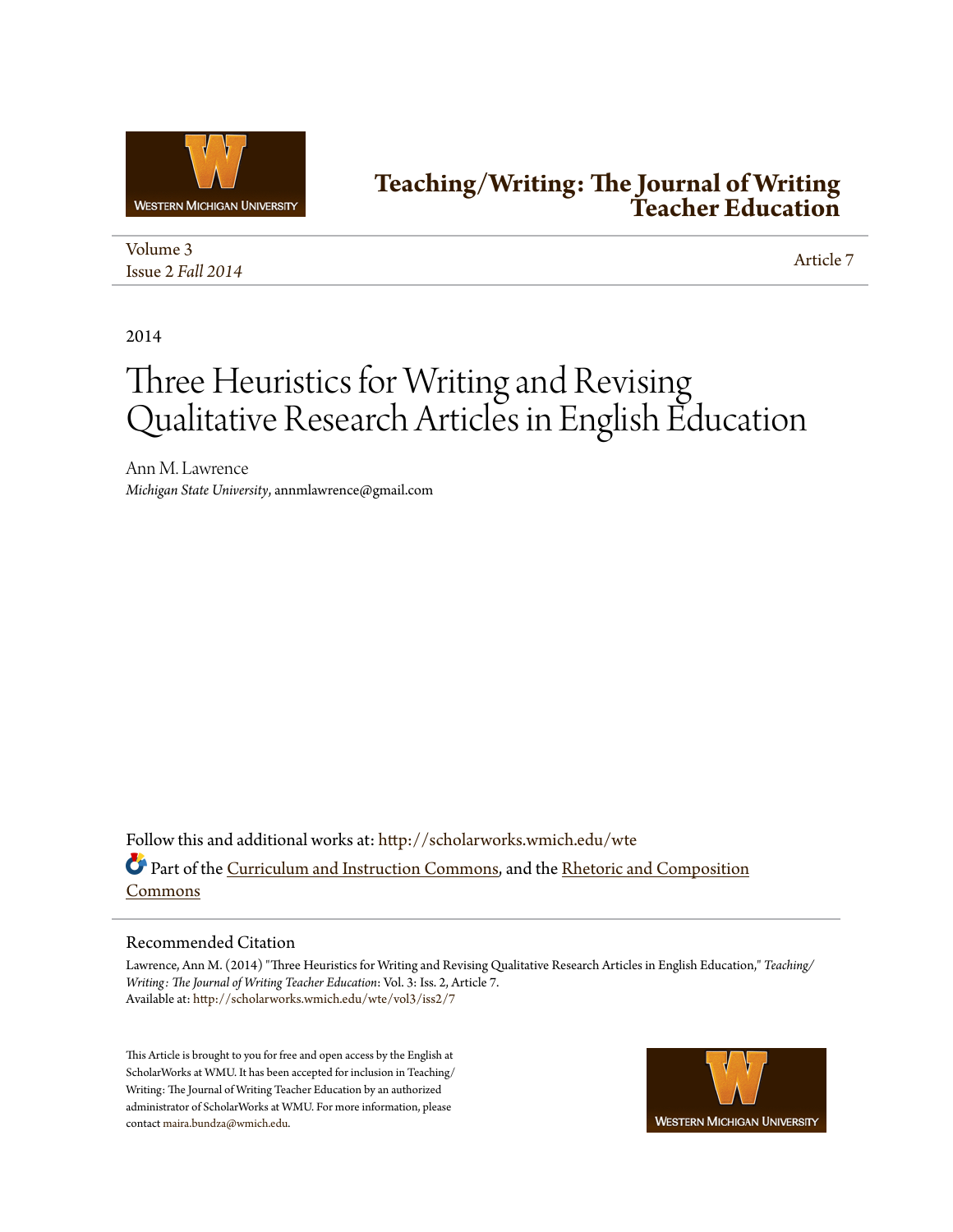# Three Heuristics for Writing and Revising Qualitative Research Articles in English Education

**Cover Page Footnote** This article is in MLA format.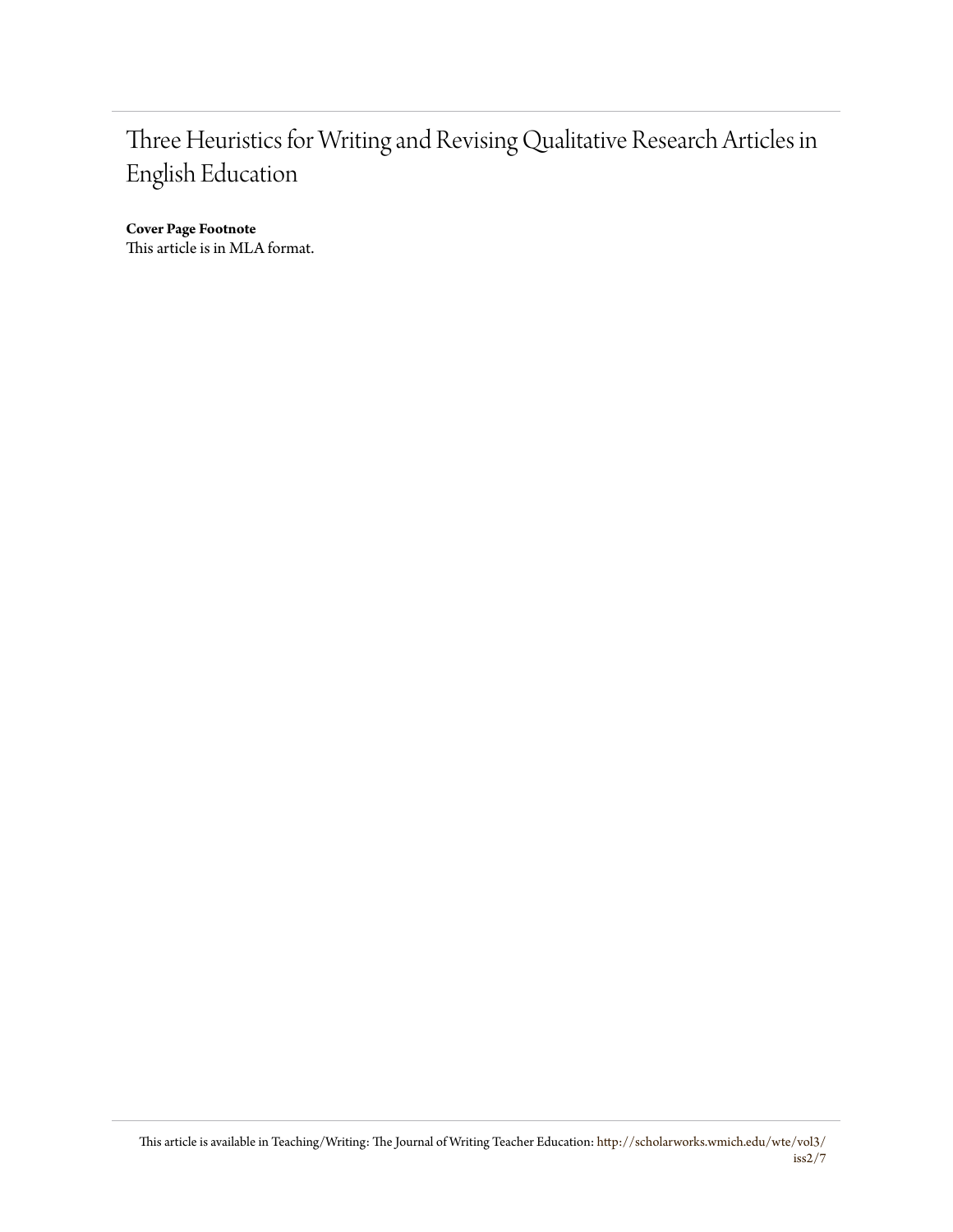T/W

True ease in writing comes from art, not chance…. —Alexander Pope, An Essay on Criticism

Recently, English education researchers, like their colleagues in the overlapping field of education, have given renewed attention to issues of researcher preparation and development. Topics addressed include challenges and opportunities of interdisciplinarity, traditions and innovations in doctoral-program design, and affordances and constraints of new media and technologies for research methods and dissemination. However, despite the range and complexity of these conversations, there persists a crucial need for curricular resources on writing academic research genres for publication if education research writers, including undergraduate and graduate students, and early-career and more accomplished faculty, are to participate with greater ease and effectiveness in the diverse rhetorical communities of (English) education.1 Academic research writing for publication is a high-stakes endeavor in which personal and cultural identities, social ties, institutional status, and money are in jeopardy. Vigorous dialogues regarding the aims, means, values, and possible effects of this work are important.

 Specifically, more discussion is needed on tools for teaching and learning professional genres, especially research articles on which much of the field's vitality depends. Some (English) education researchers (e.g., Maxwell, Smagorinsky) have drawn on their experiences as successful research writers, journal editors, and mentors to describe the rhetorical functions and conventional structure of particular sections of qualitative research articles, like the Literature Review and Methodology sections, which also appear in other research genres, including conference presentations and dissertations. However, relationships among the rhetorical "jobs" of these different sections remain to be specified. Other education researchers (e.g., Kamler and Thomson) have encouraged graduate students and early-career faculty to use rhetorical frameworks developed by genre-studies researchers: for example, Swales' general outline of quantitative research texts in the natural and social sciences, "IMRD" (Introduction, Methods, Results, Discussion), and his overview of basic rhetorical moves made in the Introduction section, "CARS" (Creating A Research Space by "establishing a territory, establishing a niche, and occupying the niche"). Although Swales' guidelines resonate with the concerns of English education research writers, Kamler and Thomson have not emphasized that IMRD does not adequately

> *Teaching/Writing: The Journal of Writing Teacher Education*  Fall/Winter 2014 [3:2]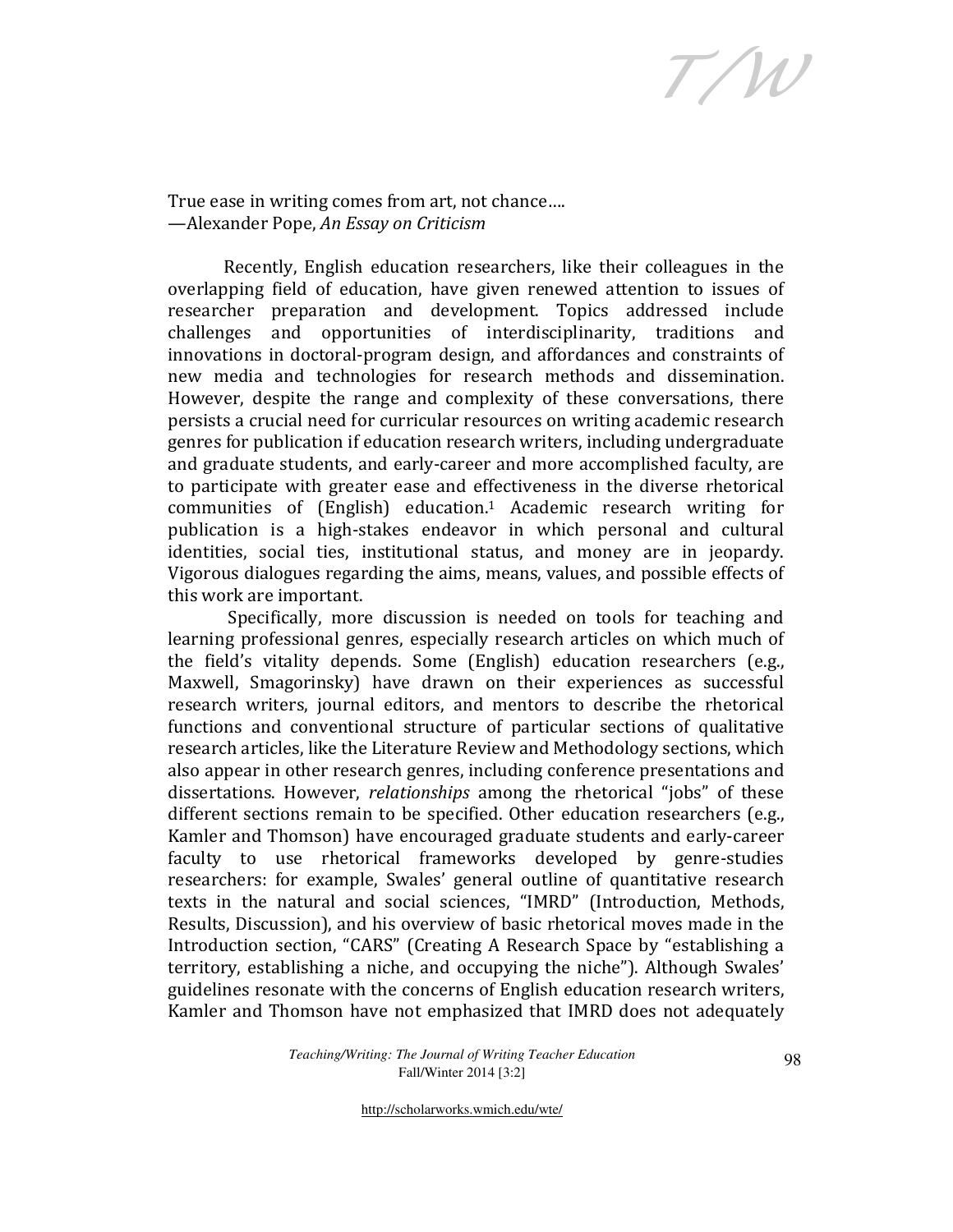T/W

address the genre conventions of qualitative research articles, which tend to include additional sections between Introduction (what I call the Problem Statement) and Methods (what I call the Methodology section): namely, the Plan, Literature Review, Research Questions, and Theoretical Framework sections. Similarly, while Swales' CARS model identifies rhetorical moves made in the Introduction section, writers and their mentors<sup>2</sup> need specific approaches for writing and revising all of the major sections of qualitative research articles, especially heuristics that would highlight purposive relationships among those sections.

Inspired by previous contributions, I offer in this essay three such heuristics, or invitations to creative and critical experimentation (Lauer), that may enhance English educators' "true ease in writing" qualitative research articles for publication. These three curricular resources may also be generative for qualitative research writers in education who specialize in content areas other than English language arts. Science education researchers will note, however, that qualitative research texts in their field tend to merge the Problem Statement, Literature Review, and Research Questions sections in the "Introduction" section, a move that draws on the rhetoric of academic research in the natural sciences. In the essay that follows, I, first, review previous contributions to the literature on researcher preparation and development in (English) education. Second, I provide an overview of research on the teaching and learning of genre. Finally, I present my three heuristics, "PAGE" (Purpose, Audience, Genre, Engagement), "Problem Posing, Problem Addressing, Problem Posing," and "The Three INs" (INtroduction, INsertion, INterpretation). Together, these three curricular resources prompt writers to connect general rhetorical concerns, like audience, purpose, and genre, with specific writing moves, and to approach qualitative research writing as a strategic "art" rather than as a matter of "chance."

I developed these three heuristics for teaching and learning genre conventions of qualitative research articles through my work with graduate students, faculty, and research teams. Since 2005, I have taught research literacies to individuals and small groups, working extensively with education researchers specializing in a variety of content areas. I have taught both native and non-native English speakers. Through this work, I have consulted on 36 dissertations. I have also conducted a five-year ethnographic study of six extracurricular, research-writing groups for education doctoral students. Additionally, I have designed and facilitated workshops and writing retreats for graduate students and faculty. While the English education

> *Teaching/Writing: The Journal of Writing Teacher Education*  Fall/Winter 2014 [3:2]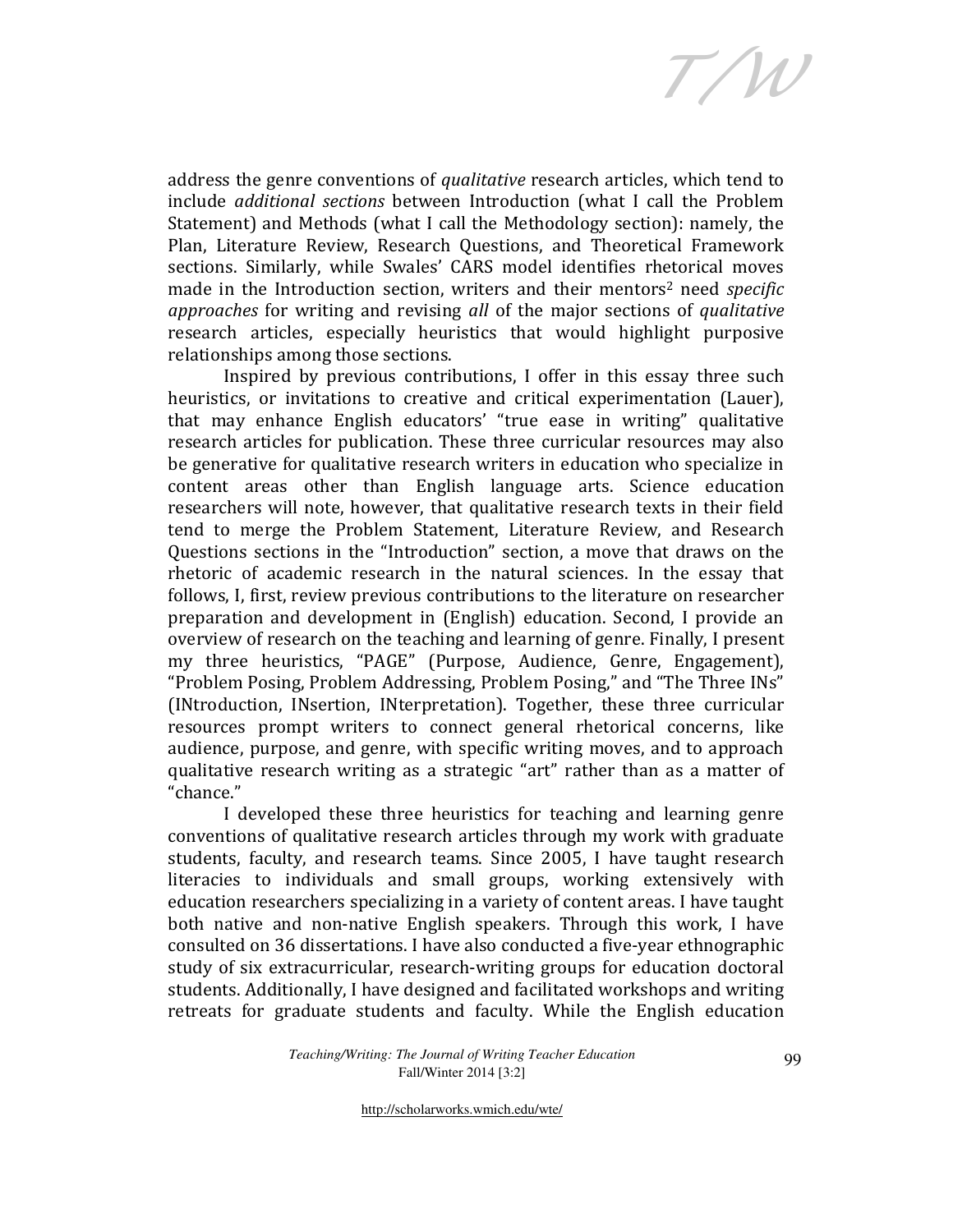T/W

researchers with whom I have collaborated have found the tools presented below to be useful in their research, teaching, and service, I do not regard this essay as "the last word" on genre conventions of qualitative research articles in (English) education. Instead, I offer this essay as a renewed invitation for writers and mentors to study, practice, theorize, critique, and teach the art of qualitative research writing.

# Researcher Preparation and Development in (English) Education

Since the second CEE Leadership and Policy Summit in 2007, English educators have devoted new energy to issues regarding the preparation and development of English education researchers. Following the Summit, a group of contributors to the thematic strand on doctoral education, including Webb, composed and circulated the CEE belief statement on Englisheducation doctoral programs. In 2009, Webb published the edited collection, The Doctoral Degree in English Education. Contributors to the book discussed a variety of concerns, including the English-education job market (e.g., Webb), the field's interdisciplinary participation in both the humanities and the social sciences (e.g., Marshall), the design of English-education doctoral programs (e.g., Wilson and Lindquist), the distribution of research opportunities across the doctoral program (e.g., Carroll et al.), the transition from teacher to researcher (e.g., Beach and Thein), and the importance of new technologies in English education research (e.g., Rozema and McGrail). Additionally, book contributors mentioned professional genres that students might write and/or publish during their doctoral programs (e.g., conference papers, research articles, institutional review board applications, grant proposals, fieldnotes, transcripts, dissertations, and job-search documents). However, book contributors did not specify ways in which such genres might be taught and learned, or stress the importance of research-literacies development for effective participation in the field's diverse rhetorical communities.

Webb's book echoed similar discussions in the overlapping field of education. In response to increasing political pressures on public education and the rise of methodological pluralism, education researchers in the U.S. have pursued questions regarding researcher preparation and development with heightened intensity during the past fifteen years. Issues explored have included the nature of education research (e.g., Moss et al.); the epistemological diversity of the field (e.g., Pallas); the purposes, features, and outcomes of education doctoral programs (e.g., Walker et al.); models of research-methods coursework (e.g., Page); the design and implementation of

> *Teaching/Writing: The Journal of Writing Teacher Education*  Fall/Winter 2014 [3:2]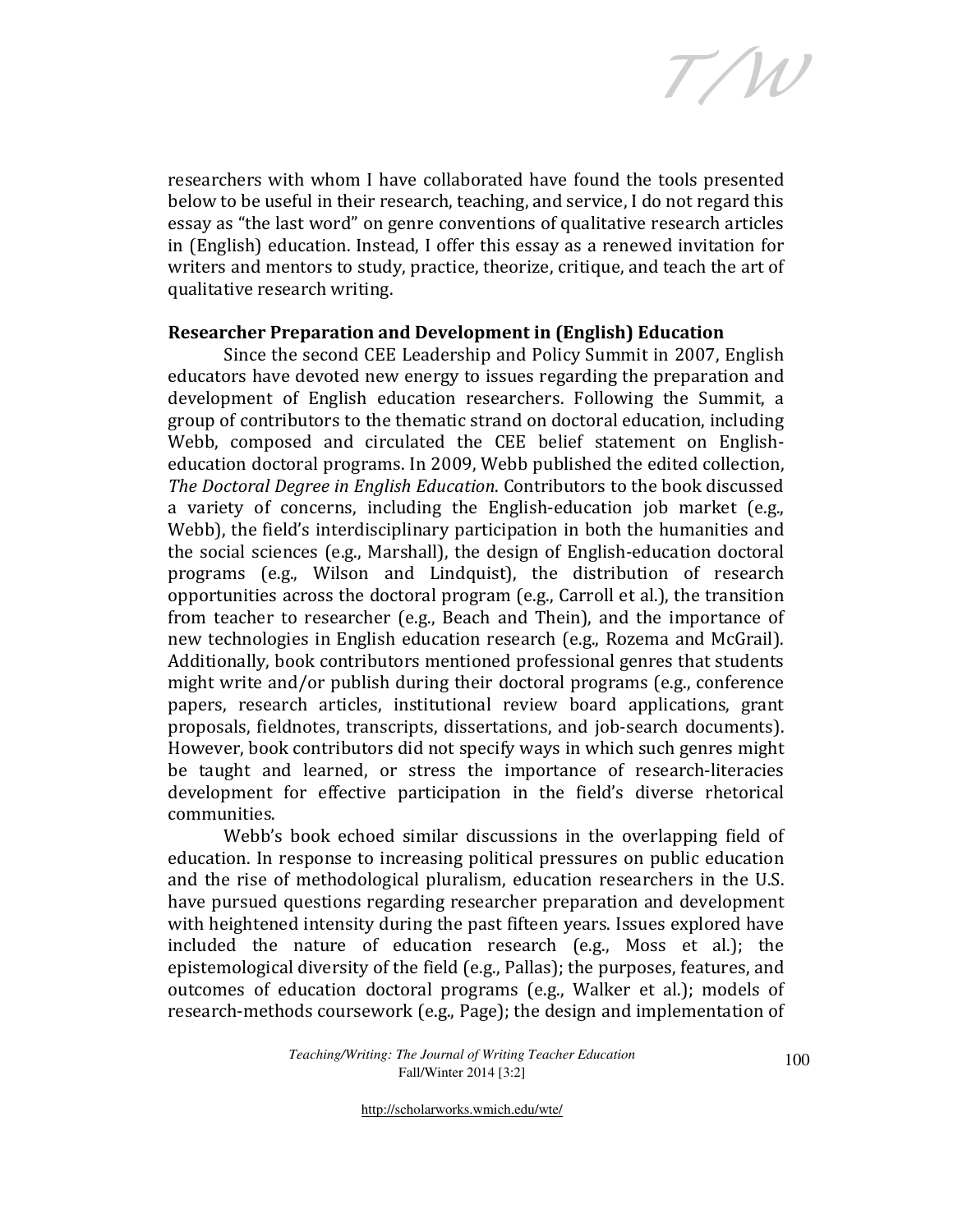T/W

research opportunities across the doctoral program (e.g., Schoenfeld); alternative forms for the dissertation (e.g., Duke and Beck; Kilbourn); the transition from teacher to researcher (e.g., Labaree); and the affordances and constraints of new media and technologies for research methods and dissemination (e.g., Pea). Although these researchers have raised many important concerns, opportunities remain to emphasize the inextricability of writing from the project of (English) education research, and to address the crucial need for curriculum on the rhetorical conventions of professional genres, especially research articles, which greatly influence the work of (English) educators.

Some education researchers have offered general strategies for writing research articles for publication. For example, Klingner, Scanlon, and Pressley have outlined a process of purposeful reflection in which graduate students might engage while preparing a manuscript for submission to a scholarly journal. This series of strategies on planning, writing, and submitting research articles prompts writers to consider broad rhetorical concerns, like audience, purpose, and genre. However, Klingner, Scanlon, and Pressley did not also identify concrete writing moves for realizing these general rhetorical goals. More oriented toward the techniques of writing craft, other (English) education researchers have outlined the rhetorical functions and conventional structure of major sections of research articles, like the Literature Review (Boote and Beile; Maxwell) and Methodology sections (Smagorinsky). (These sections also appear in other research genres, including conference presentations and dissertations.) While such focused efforts have provided useful guidelines for writers and their mentors regarding the organization of some individual article sections, functional relationships among the major sections of qualitative research articles (i.e., how these sections work together to accomplish rhetorical purposes) remain to be specified.

Kamler and Thomson, education researchers working in Australia and the U.K., respectively, have encouraged research writers to use applied linguist Swales' heuristics "IMRD" and "CARS" in composing their dissertations and research articles. "IMRD" (Introduction, Methods, Results, Discussion) is Swales' acronym for the typical argument structure of quantitative research texts in the natural and social sciences (Research Genres 100, 107, 208, 217). "CARS" (Creating A Research Space by "establishing a territory, establishing a niche, and occupying the niche") is his model for the conventional outline of the Introduction section in quantitative research texts (Genre 137-66). While both of these scaffolds may support

> *Teaching/Writing: The Journal of Writing Teacher Education*  Fall/Winter 2014 [3:2]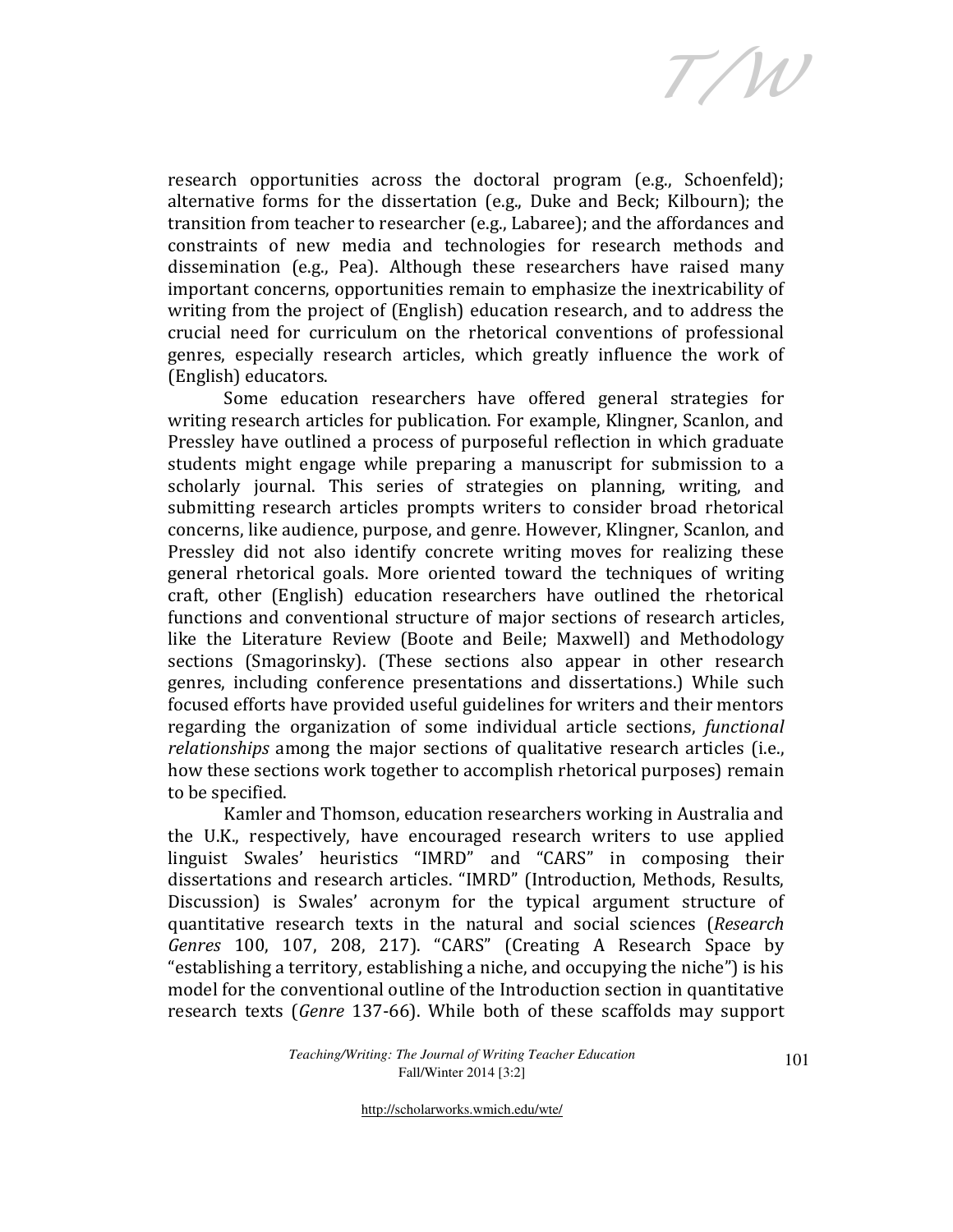T/W

(English) educators' writing efforts, they do not sufficiently assist qualitative research writers in composing and revising sections not included in IMRD, like the Plan, Literature Review, Research Questions, and Theoretical Framework sections. Moreover, the CARS model alone does not explain how the problem for study, what Swales calls the "niche," connects the rhetorical purposes of each of the major sections of (English) education research texts. In the essay that follows, I will attempt to augment Swales' two frameworks with the three heuristics that I present below. In doing so, my aim is not so much to address Swales' work but, rather, to offer education research writers and mentors more curricular resources.

# Teaching and Learning Written Genres

Before introducing these curricular resources, I will, first, provide an overview of research on the teaching and learning of writing genres to contextualize my design of the three heuristics and to suggest possible uses for them. In their reference guide to interdisciplinary genre studies, Bawarshi and Reiff define genre as a "typified rhetorical way of recognizing, responding to, acting meaningfully and consequentially within, and thus participating in the reproduction of, recurring situations" (213). In other words, genres are patterns of "social action" (Miller). For example, from this perspective, a qualitative research article in English education is not merely a kind of text but, more precisely, the interrelationship of culturally and historically specific rhetorical activities, like writing, reading, classifying, and citing, which condition that kind of text's emergence, persistence, and transformation. Moreover, in this view, genres are patterns of social action which arise in response to other such patterns, and establish, develop, and inspire new configurations of rhetorical work (Bakhtin). Put differently, genres are culturally negotiated frames that, through their reiteration and adaptation, promote, coordinate, and give purpose and meaning to social action (Paltridge). For example, qualitative research articles published in a peer-reviewed journal in English education can serve as models for other such articles, and the journal itself can influence the design of similar periodicals. As "relatively stable types" of rhetorical work which respond to, anticipate, and provoke other social actions, genres can both cross and reorganize contexts of social participation (Bakhtin 60, 78-82).

To track the proliferation, consolidation, and connection of genres across social situations, genre-studies researchers have proposed the terms "genre sets" and "genre systems" (Bazerman; Devitt). A *genre set* includes genres which have been "associated through the activities and functions" of a

> *Teaching/Writing: The Journal of Writing Teacher Education*  Fall/Winter 2014 [3:2]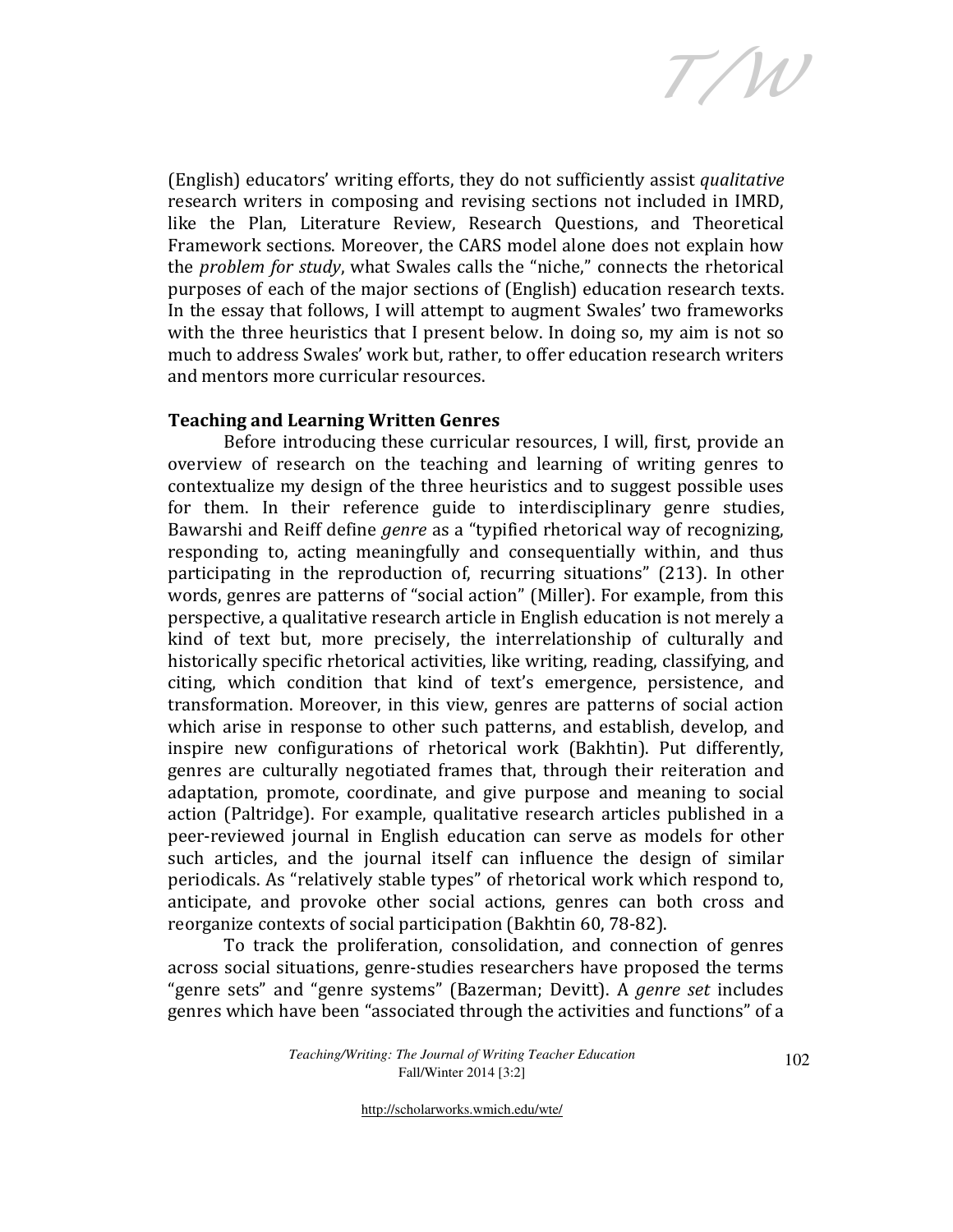T/W

social group (Devitt 57). For example, regarding the diverse community of English education researchers, the genres of qualitative research article, conference presentation, and grant proposal may be included, among others, in a genre set. Moreover, the qualitative research article itself may be considered as a genre set comprising each of its major sections; hence, the crucial need for curricular resources specifying the functional relationships that connect these major sections as a genre set. By contrast, a genre system is the network of genre sets, in which different social groups are stakeholders (Bazerman 96-7; Devitt 56) For example, major sections of qualitative research texts (e.g., the Problem Statement, Literature Review, Theoretical Framework, and Methodology sections) may appear in multiple genres in a set valued by English education researchers (e.g., qualitative research articles, conference presentations, and grant proposals), and some of those genres in the set may be taken up by social groups with distinct yet related agendas (e.g., researchers, teachers, and policymakers) as they participate in the genre system. The limits and scalability of any given genre, genre set, or genre system are tested, contested, endorsed, and enacted by the communities that they implicate.

 Additionally, genre-studies researchers have proposed ways of teaching genres to encourage fuller participation in a range of social situations, including academic, workplace, and public contexts (Bawarshi and Reiff). These efforts have been motivated by the aim of enabling writers to analyze, produce, and challenge the prevailing genres of a target community, and to develop "a critical consciousness of both rhetorical purposes and ideological effects of generic forms" (Devitt 192). During the past 25 years, a variety of genre-focused pedagogies have emerged (Johns). While pedagogies from different communities of genre-studies researchers have tended to emphasize distinct aspects of genre teaching and learning, they have generally promoted compatible practices: for example, immersion in the target rhetorical community; critical investigation of that community's social history, cultural values, and rhetorical norms; analysis of conventional and innovative features of genre models; deliberate experimentation with rhetorical techniques; extensive writing and revising in response to teacher and/or peer feedback; and comparative analysis and production of genres at work within and across rhetorical communities. My intention in providing the three tools presented below is to strengthen such pedagogical approaches as they are enacted in researcher preparation and development efforts in (English) education.

> *Teaching/Writing: The Journal of Writing Teacher Education*  Fall/Winter 2014 [3:2]

103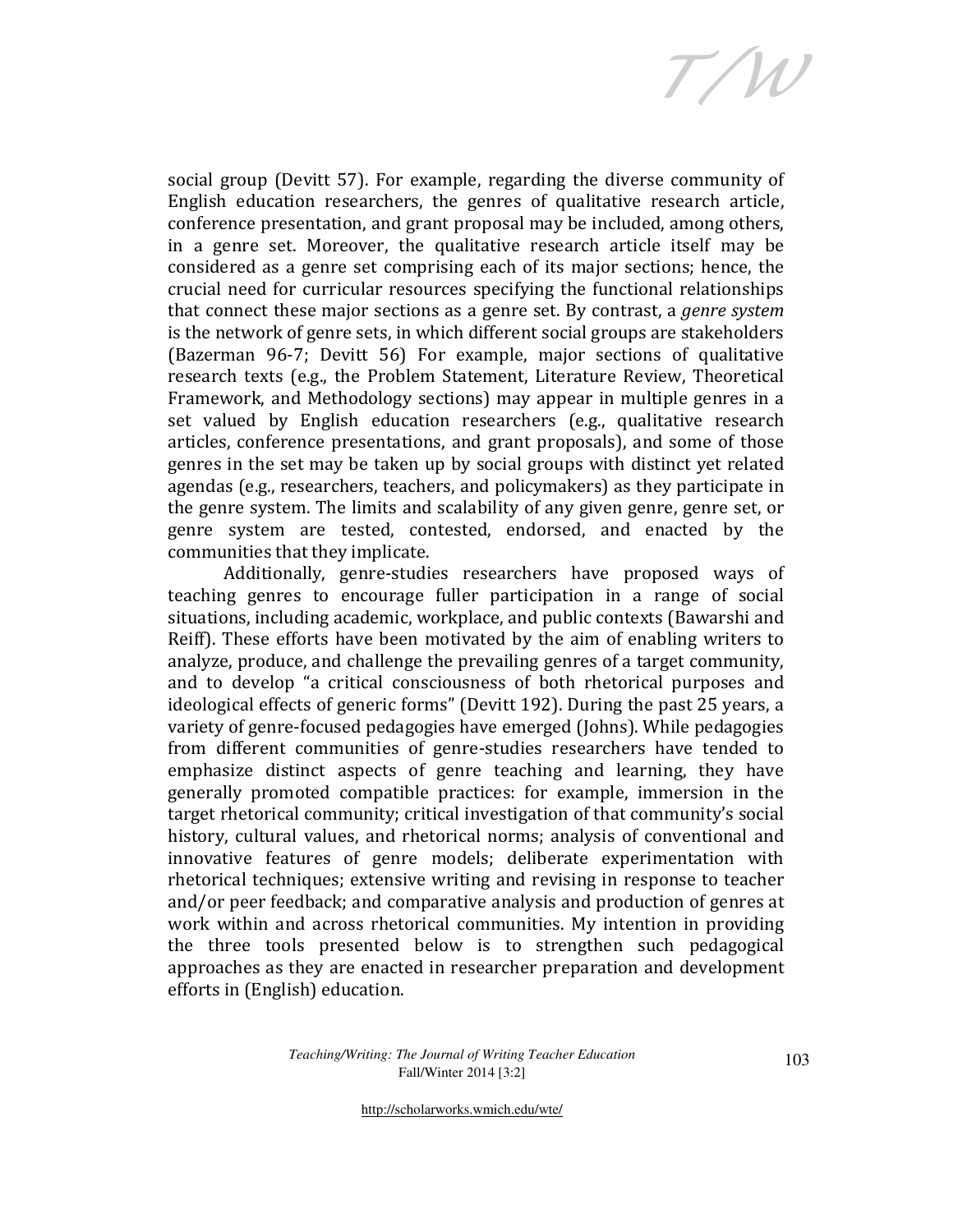T/W

In contrast to recent efforts by (English) education researchers to share strategies for writing and publishing professional genres, some researchers in the overlapping field of writing studies have discouraged explicit instruction in the analysis, production, and revision of written genres. For example, Freedman has argued that writers may acquire conventional forms of social participation exclusively through immersion in the practices and values of the target rhetorical community. In response to Freedman, writing-studies researchers Williams and Colomb have contended that writers may, however, request, appreciate, and benefit from explicit genre instruction. Moreover, the team has reframed the issue of explicit/implicit genre instruction as "a chicken-and-egg problem": "When we learn social context, we are also learning its forms; but when we learn forms, we may also be learning their social contexts" (262). Indeed, all genre learning emerges through dialogues, both deliberate and serendipitous, among writers and mentors, practices and purposes, and traditions and innovations. I offer the three curricular resources below to invite, extend, and bring greater focus and complexity to such dialogues.

# Resources for Writing and Revising Qualitative Research Articles PAGE (Purpose, Audience, Genre, Engagement)

 As I have mentioned above, (English) education and genre-studies researchers have noted that writing processes and products are often enhanced by writers' consideration of rhetorical concerns, like audience, purpose, and genre. However, curricular resources are needed that transform these conceptual issues into practical tools for writing and revising academic research texts. To this end, I present below my first heuristic "PAGE" (Purpose, Audience, Genre, Engagement).

I designed this series of questions to prompt writers to explore personal and social implications of writing and publishing (English) education research, and to generate possibilities and decisions regarding their strategic composition and revision of academic research texts. I formulated PAGE by reworking Van Tal's heuristic, "MAPS" (Mode, Audience, Purpose, Situation) (qtd. in Swenson and Mitchell 4-5). English educator Hicks has also worked extensively with MAPS. In teaching PAGE, I have grouped issues of "Mode," medium, and technology with "Genre," given their sometimes close connections. Similarly, I have distributed issues of "Situation" or occasion across "Purpose," "Audience," "Genre," and "Engagement," as I believe that they relate to all four rhetorical principles. In designing the PAGE heuristic, I chose to highlight "Engagement," finding that

> *Teaching/Writing: The Journal of Writing Teacher Education*  Fall/Winter 2014 [3:2]

104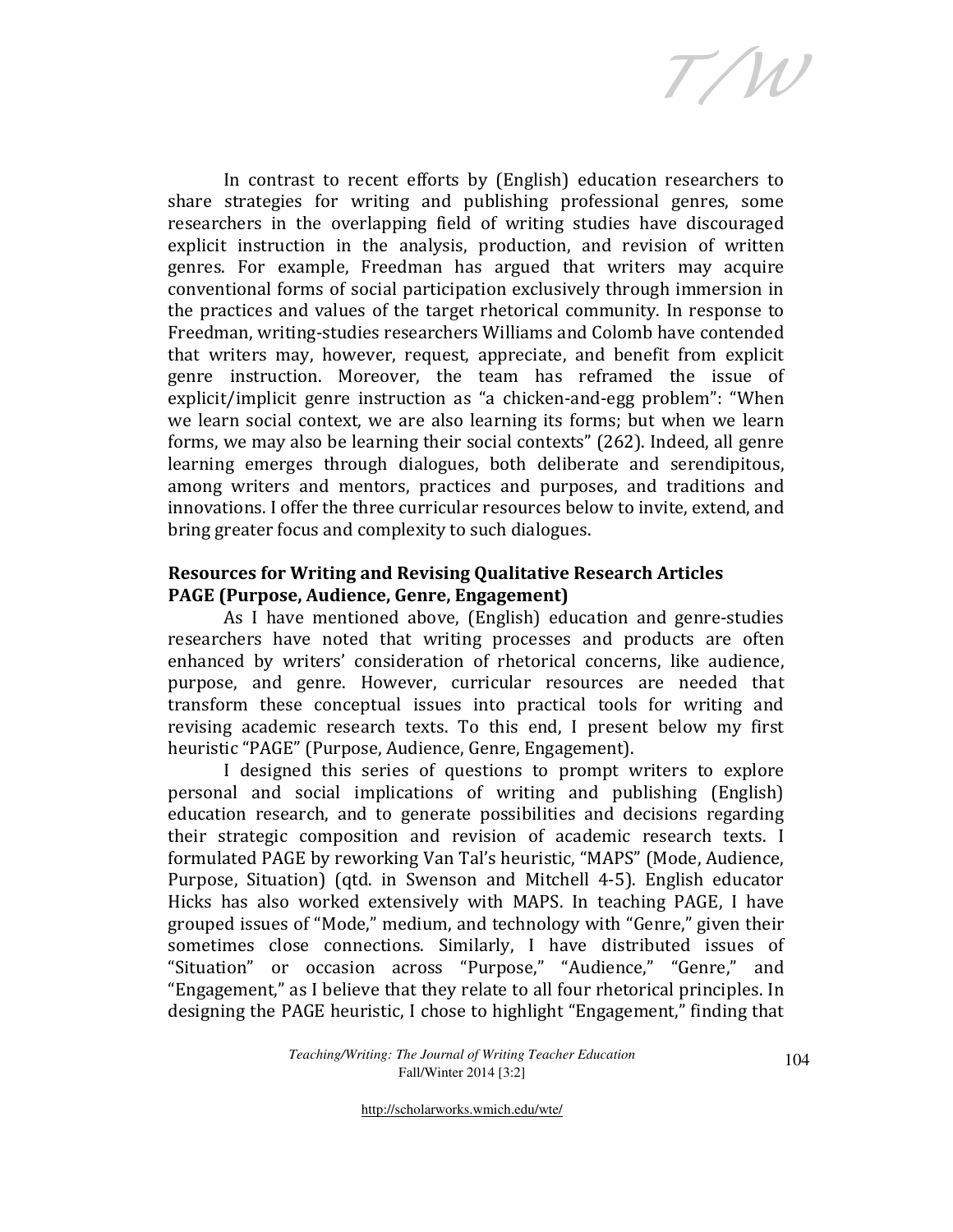T/W

the MAPS framework does not distinguish writers' purposes from those of imagined audiences. By showcasing "Engagement," I sought to draw attention to writers' own complex purposes for writing (and not writing) so that relationships among authors' and audiences' interests, concerns, and commitments, and the sedimented values of academic research genres, may be investigated and reinvented. To enrich both (English) educators' qualitative research articles and their experiences with writing and revising those texts, I offer my PAGE heuristic as a practical way to approach qualitative research writing as a strategic art.<sup>3</sup>

| Table 1<br>PAGE (Purpose, Audience, Genre, Engagement) |                                                                                                                                       |                                                                                                                                                                                                                                                                                                                                                                                                                                                                                                                                          |  |
|--------------------------------------------------------|---------------------------------------------------------------------------------------------------------------------------------------|------------------------------------------------------------------------------------------------------------------------------------------------------------------------------------------------------------------------------------------------------------------------------------------------------------------------------------------------------------------------------------------------------------------------------------------------------------------------------------------------------------------------------------------|--|
| <b>Rhetorical Principle</b>                            | <b>General Question</b>                                                                                                               | Specific Questions                                                                                                                                                                                                                                                                                                                                                                                                                                                                                                                       |  |
| Purpose                                                | What effects do I<br>want this text to<br>have on my target<br>audience?                                                              | • What contributions to my field do I want this text to make?<br>• What is my explicit rhetorical agenda for this text?<br>(Which of my aims for this text will I strategically share with my<br>target audience?)<br>• What is my implicit rhetorical agenda for this text?<br>(Which of my aims for this text will I strategically conceal from my<br>target audience, as these goals of my project, while relevant to my<br>target audience, might puzzle, offend, or otherwise alienate this<br>audience, if announced in the text?) |  |
| Audience                                               | might<br>How<br>appeal<br>to<br>my<br>target audience for<br>this text (vs. the<br>broader<br>possible<br>audience for<br>this text)? | • How might I relate my <i>inquiry</i> to enduring research goals of my<br>target audience?<br>• How might I relate my emotional and ethical concerns to the values<br>of my target audience?<br>• How might I relate the design and craft of my research to the<br>cultural practices of my target audience?                                                                                                                                                                                                                            |  |
| Genre                                                  | What kind of text<br>is this text?                                                                                                    | • In what ways might this text work with rhetorical conventions of<br>this kind of text?<br>• In what ways might this text work <i>against</i> rhetorical conventions<br>of this kind of text?<br>• In what ways might this text work beyond rhetorical conventions<br>of this kind of text, inventing new ways of writing?                                                                                                                                                                                                              |  |
| Engagement                                             | What effects might<br>writing<br>and<br>publishing this text<br>have on me<br>(the<br>writer)?                                        | • What intellectual work might writing and publishing this text<br>entail for me?<br>• What emotional and ethical work might writing and publishing this<br>text entail for me?<br>• What social and political work might writing and publishing this<br>text entail for me?                                                                                                                                                                                                                                                             |  |

#### *Teaching/Writing: The Journal of Writing Teacher Education*  Fall/Winter 2014 [3:2]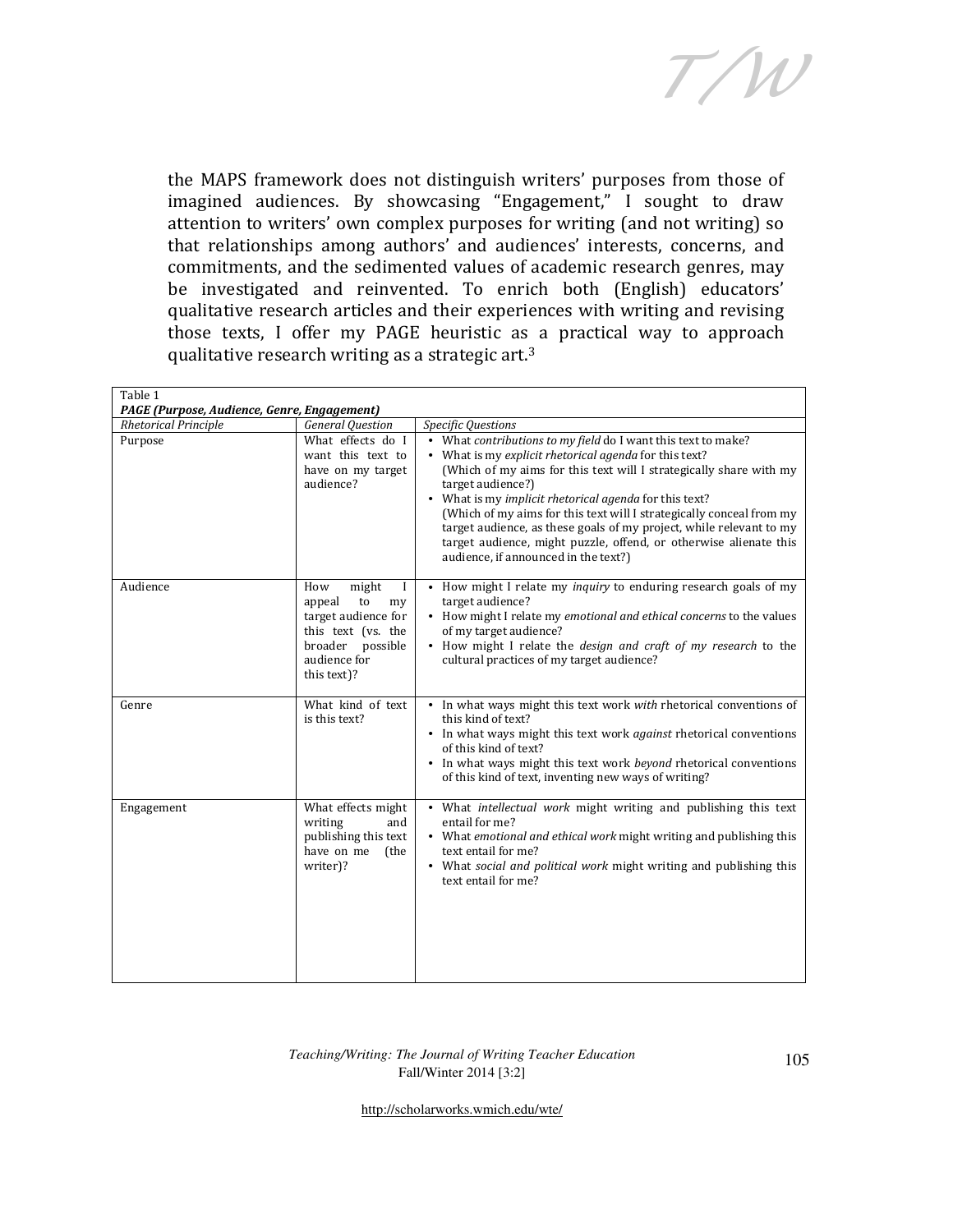T/W

The PAGE heuristic may be used to inform writers' decision-making at any point in the writing and revising of qualitative research articles in (English) education. For example, work with the PAGE heuristic may help writers to plan a study and identify resources for the project, to select a target journal and suitable readers with whom to workshop the article, to determine the purpose and priority of writing and revising tasks, and to negotiate with reviewer feedback. Moreover, these questions may enrich dialogues among writers and their mentors regarding the design and craft of qualitative research articles. For example, the PAGE heuristic may facilitate writers' and mentors' creative and critical work with the rhetorical functions of the major article sections, which I will present in the next two sections of this essay.

# Problem Posing, Problem Addressing, Problem Posing

As I have noted above, (English) education and genre-studies researchers have proposed models for understanding the conventional structure of research texts and particular sections within those texts. For example, education researchers Kamler and Thomson have promoted genrestudies researcher Swales' "IMRD" (Introduction, Methods, Results, Discussion) framework for wide use among graduate students and earlycareer faculty. However, while IMRD outlines the typical argument structure of quantitative research articles in the natural and social sciences, this framework does not address the additional sections often included in qualitative research articles—a point worth emphasizing for qualitative research writers in education.

Additionally, as discussed above, some (English) education researchers have described the rhetorical functions and conventional structure of some sections of qualitative research texts. However, opportunities remain to specify functional relationships among all of them: How do these distinct sections work together to accomplish rhetorical purposes?

In response to these two needs for curricular resources, I offer my second heuristic, "Problem Posing, Problem Addressing, Problem Posing," which I designed to highlight the dynamism of the inquiry staged by qualitative research articles. My heuristic thus contrasts with Swales' "CARS" (Creating a Research Space) model for writing Introductions, which relies on figures of stasis and colonial conquest in presenting the three rhetorical moves: "establishing a territory," "establishing a niche," and "occupying the niche" (Genre 137-66). To avoid connotations of "territory" and "occupation,"

> *Teaching/Writing: The Journal of Writing Teacher Education*  Fall/Winter 2014 [3:2]

106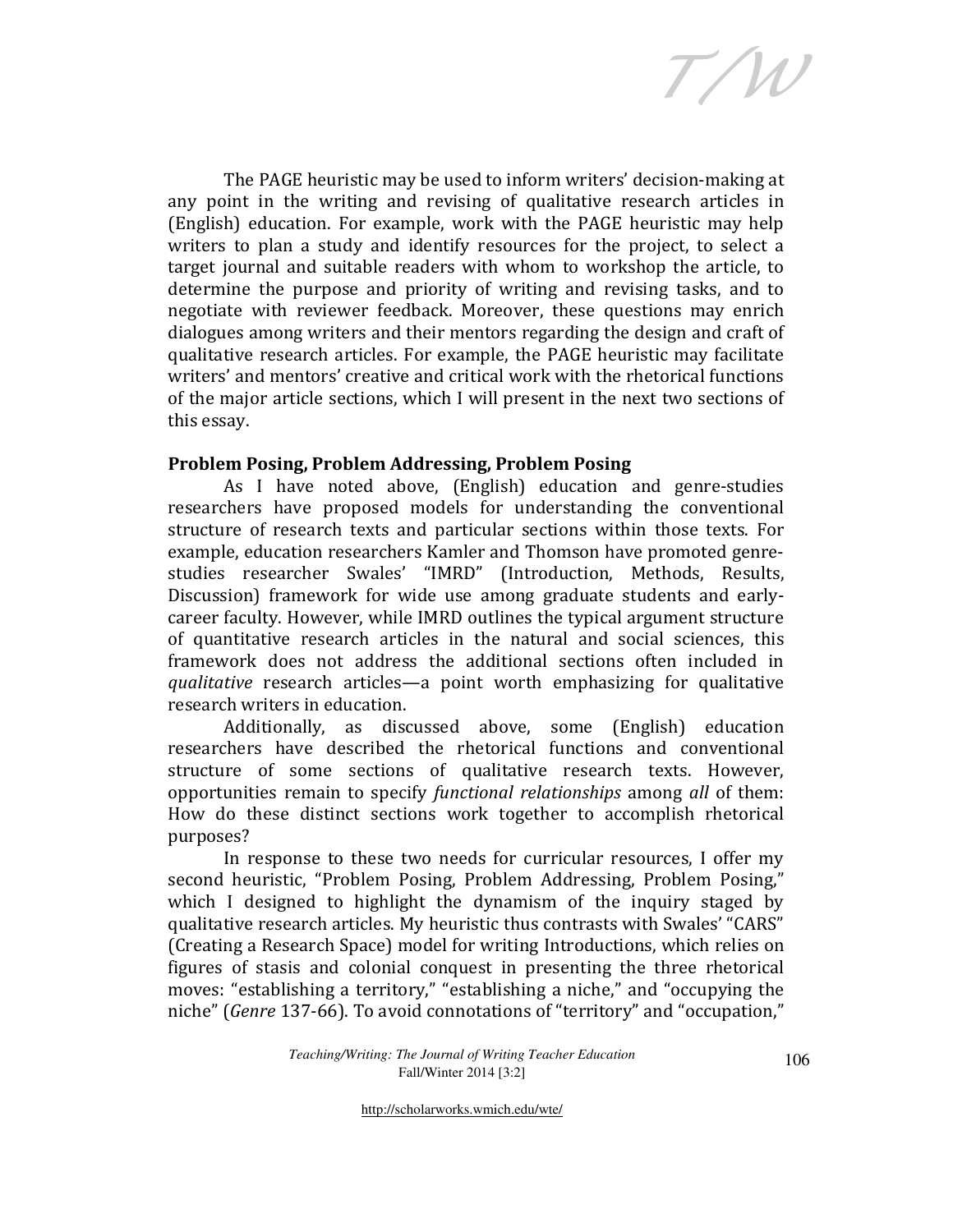T/W

I use the term "problem for study" throughout this essay, which, while analogous to Swales' term "niche," is both more generative and more precise. To be clear, Problem Posing, Problem Addressing, Problem Posing does not directly correspond to Swales' three CARS moves. Although the first activity of Problem Posing may be associated with "establishing a territory" and "establishing a niche"; and Problem Addressing, with "occupying the niche"; the final activity of Problem Posing explicitly "decamps occupied territory" by identifying possibilities for new inquiry, as I will explain below. Moreover, I developed Problem Posing, Problem Addressing, Problem Posing to highlight three broad rhetorical moves made by research articles, rather than by the Introduction section alone, on which CARS focuses. Thus, my second heuristic, to some extent, encompasses Swales' IMRD framework (see Table 2).

Before presenting "Problem Posing, Problem Addressing, Problem Posing," I will, first, define the term *problem for study*. The problem for study is the explicitly specified *purpose* of an academic research text. Often written as "However, research remains to be done on X," the problem for study also identifies a limitation/boundary of relevant previous research. Thus, the problem for study emerges from the interests, concerns, and commitments of the target audience, as well as from those of the author(s) (engagement). First articulated in the Problem Statement, then in the Literature Review, and again (in interrogative form) in the Research Questions, the problem for study creates audience-author involvement as it sets the agenda of the inquiry to be unfolded in the text. Moreover, the problem for study gives coherence to the major sections that compose qualitative research articles in (English) education by bringing their distinct rhetorical functions into relationship (genre), as I will now explain.

The problem for study ("However, research remains to be done on X"), or the *purpose* of the inquiry, includes within it the *object of study* ("X"), or the focus of the inquiry. (If the problem for study is "However, research remains to be done on early-career faculty's research-writing practices," then "early-career faculty's research-writing practices" is the object of study.) The object of study is conceptualized and operationalized in the Theoretical Framework section. (For example, the Theoretical Framework section might theorize "early-career faculty's research-writing practices" as "rhetorical invention" (conceptualization), and might designate "changes in their written texts and in their talk about those texts with their fellow writing-group members" as evidence of "rhetorical invention" (*operationalization*).) A study design for generating evidence of this object of study is described and

> *Teaching/Writing: The Journal of Writing Teacher Education*  Fall/Winter 2014 [3:2]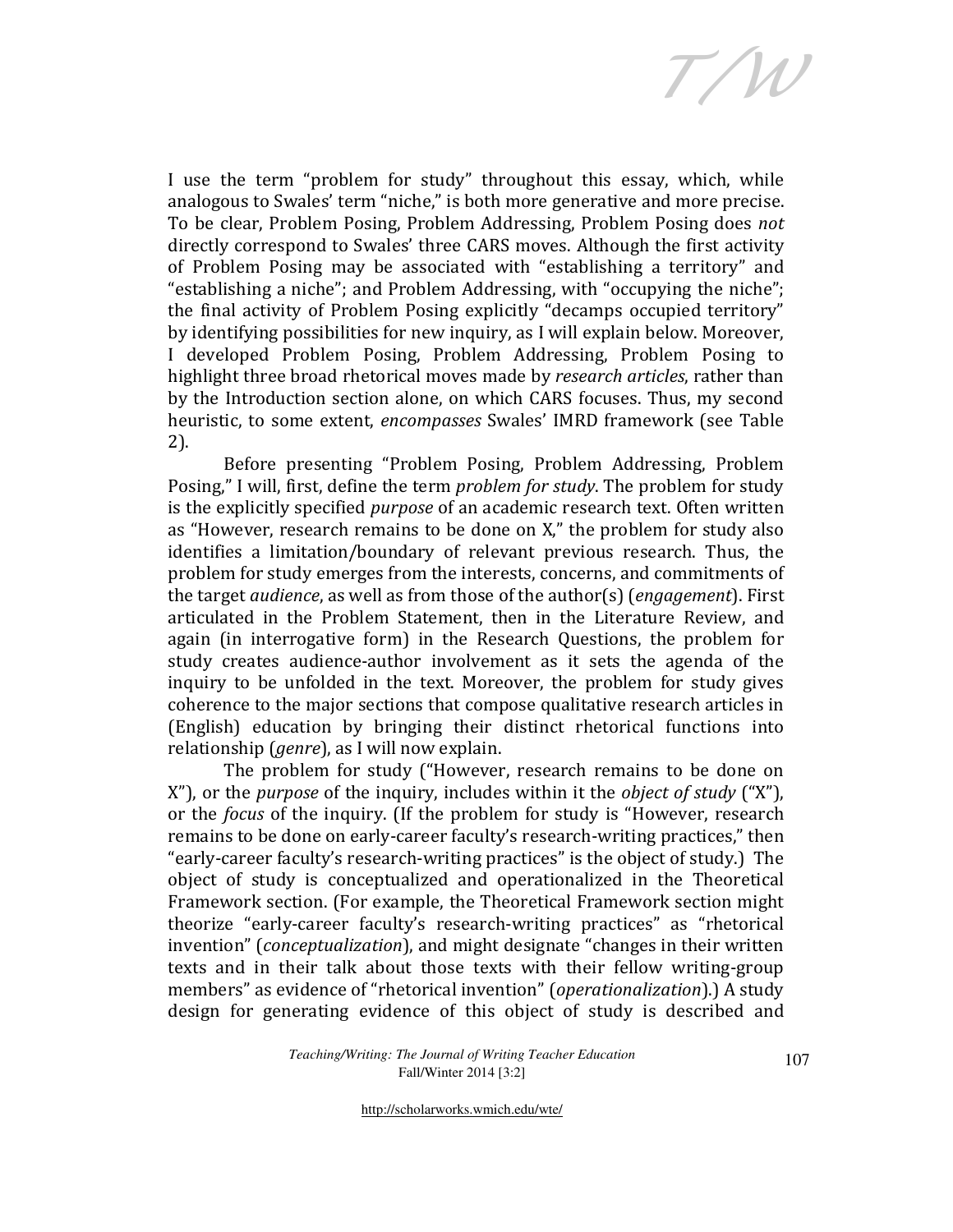T/W

justified in the Methodology section. (For example, the Methodology section might address decisions regarding site selection, participant selection, data sources, data-generation procedures, data-analysis procedures, and researcher positionality, as such choices enabled and constrained investigation of "early-career faculty's research-writing practices" (the object  $of$  study).)<sup>4</sup>

Evidence of the object of study is presented and characterized as such in the Findings section. (For example, the Findings section might display and interpret discursive changes in early-career faculty's texts and talk as practices of "rhetorical invention.") Rigorously responsible claims about this evidence are made in the Discussion section. Moreover, the Discussion section explicitly demonstrates how these claims extend and challenge previous research examined in the Literature Review. (For example, the Discussion section might argue that "early-career faculty drew heavily on their writing-group members' feedback in interpreting, addressing, and challenging journal reviewers' responses to their article submissions." The Discussion section might then explain how this insight into early-career faculty's research-writing practices both affirms and complicates prior research on graduate-student writing groups.) Based on the limitations/boundaries of the current study, new problems for study (e.g., new areas of inquiry and new research questions) are articulated in the Implications section. (For example, the Implications section might advocate for future studies that track the research-writing practices of members of a writing group as they transition from writing as graduate students to writing as new faculty, to writing as more accomplished faculty. A new problem for study, or research purpose, would be "However, research remains to be done on ways in which research-writing practices persist and change as writers move through different phases of their academic careers." A new object of study, or research *focus*, would be "ways in which research-writing practices persist and change as writers move through different phases of their academic careers.") In sum, the problem for study, which includes the object of study, determines and connects the rhetorical purposes of the major sections of qualitative research articles in (English) education.

Thus, the conventional structure of such articles may be understood as a succession of problem-posing, problem-addressing, and new problemposing activities. Qualitative research articles in (English) education are organized to guide readers through an inquiry experience and to inspire future research. They begin by posing a research problem, or an issue that remains to be explored; then start to address that research problem, or

> *Teaching/Writing: The Journal of Writing Teacher Education*  Fall/Winter 2014 [3:2]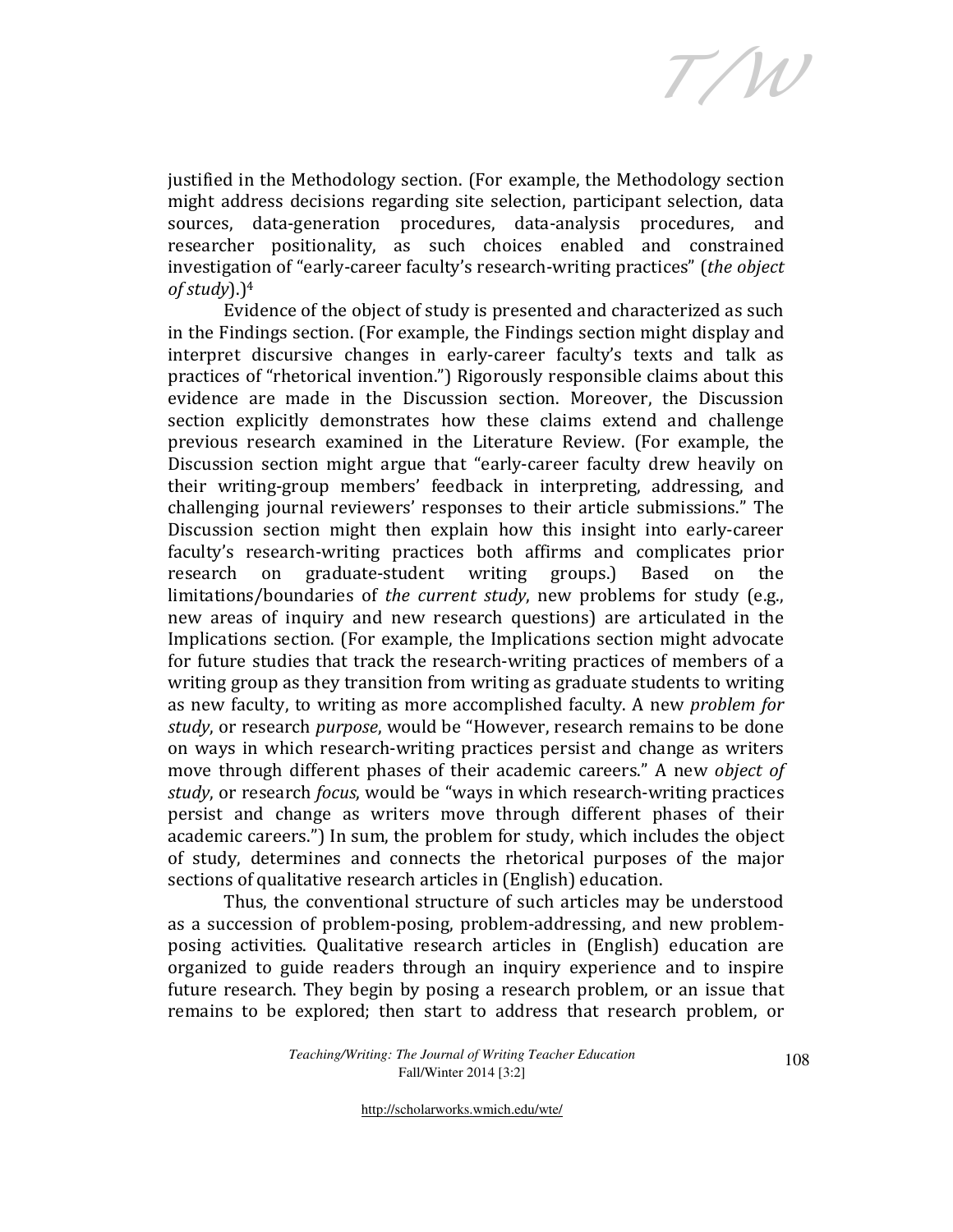T/W

launch an exploration of that issue; and, finally, identify new research problems, or areas of inquiry disclosed by the current study, to explore in future research. Inquiry begets inquiry. Indeed, problems for study are less like difficulties to be resolved and more like challenges to be multiplied.

| Table 2<br>Problem Posing, Problem Addressing, Problem Posing |                                                                                        |  |
|---------------------------------------------------------------|----------------------------------------------------------------------------------------|--|
| <b>Broad Rhetorical Function</b>                              | <b>Major Sections of Qualitative</b><br>Research Articles                              |  |
| Problem Posing<br>(based on previous studies)                 | Problem Statement<br>Plan<br>٠<br>Literature Review<br>Research Questions <sup>5</sup> |  |
| Problem Addressing<br>(through the current study)             | Theoretical Framework<br>Methodology<br>Findings<br>Discussion                         |  |
| Problem Posing<br>(based on the current study)                | Implications<br>Conclusion                                                             |  |

In this way, the traditional form of qualitative research articles in (English) education rehearses a version of the scientific method (observation, background research, question formation, study design, experiment, data analysis, new question formation). However, depending on their commitments, qualitative researchers in (English) education may be more or less eager to claim affiliation with the natural sciences (Kamberelis and Dimitriadis), and thus may draw on the rhetorical techniques of their communities to challenge and rework the limits of the genre.

During the last 20 years, diverse innovations regarding theories, methods, and rhetorical styles of qualitative research in the social sciences and the interdisciplinary field of (English) education have proliferated (Denzin and Lincoln). For example, qualitative approaches like poetic inquiry (e.g., Richardson), feminist poststructural ethnography (e.g., Lather and Smithies), performance ethnography (e.g., Bagley), and archival rhizoanalysis (e.g., Alvermann) have been proposed, developed, critiqued, and renewed. While their histories differ, these transformations of qualitative inquiry have emerged in various ways through dialogues with the genre conventions that I present in this essay. Indeed, it is difficult to appreciate the creative and critical force of these innovations if they are isolated from tradition. For this reason, I have chosen to focus in this essay on rhetorical conventions of a more traditional form of qualitative research writing in (English) education.

> *Teaching/Writing: The Journal of Writing Teacher Education*  Fall/Winter 2014 [3:2]

109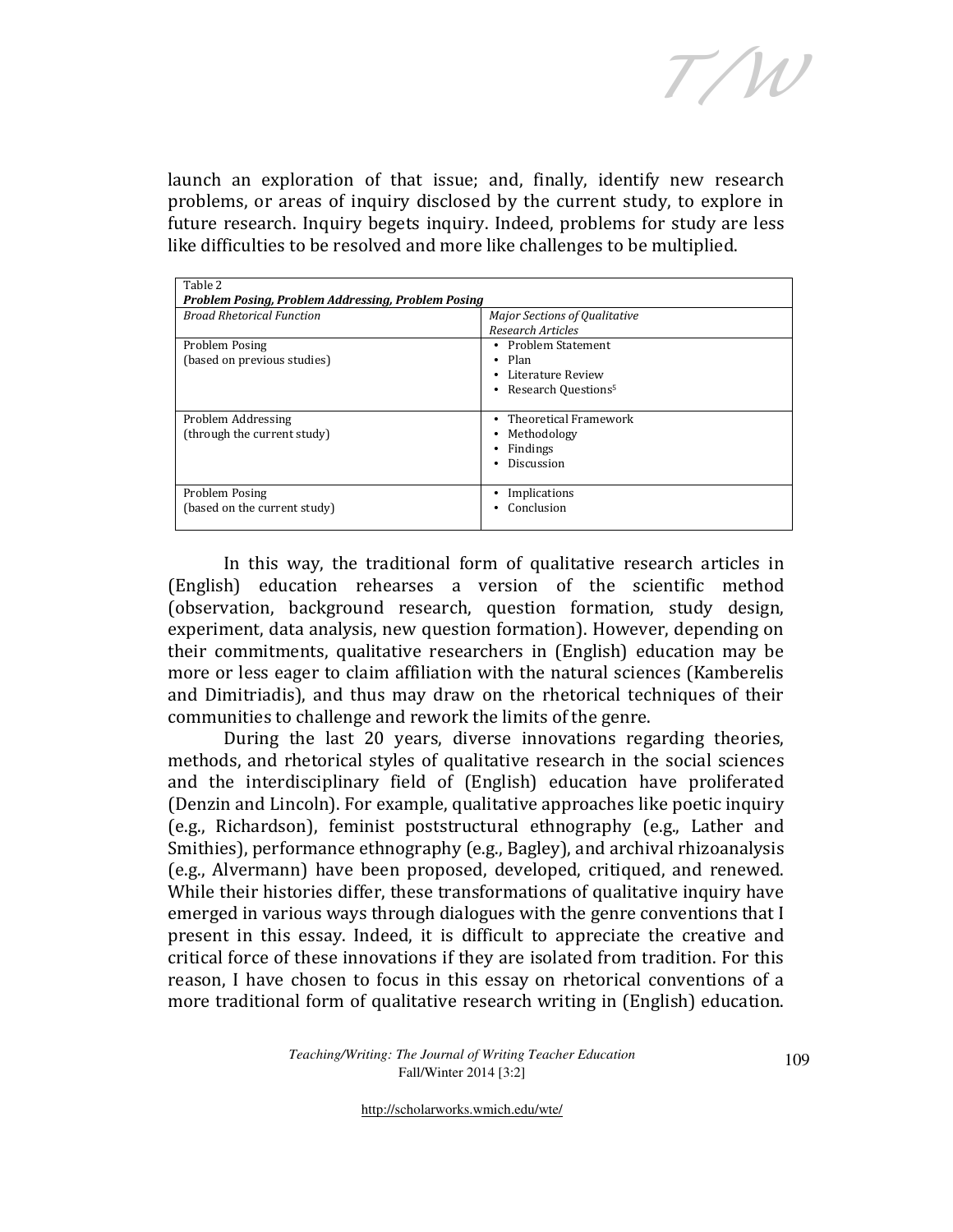T/W

However, I emphasize that genre conventions only emerge, persist, and change through use, and that such use is historically and culturally conditioned. In other words, what is innovative today may be traditional tomorrow, and vice versa. I also encourage (English) education researchers to explore and draw inspiration from the rich and diverse rhetorical resources offered by qualitative researchers specializing in other content areas in education, and by those working in related disciplines and fields.

# The Three INs (INtroduction, INsertion, INterpretation)

 As I have indicated above, (English) education researchers have described the rhetorical functions and conventional structure of some major sections of qualitative research texts, like the Literature Review and Methodology sections. However, writers and their mentors continue to need practical approaches for writing and revising all of the major sections of qualitative research articles, especially curricular resources that would highlight purposive relationships among those sections. In the previous section of this essay, I presented the distinct rhetorical jobs of each major section of qualitative research articles in (English) education as they relate to the broad activities of problem posing, problem addressing, and new problem posing. In this section of the essay, I offer my third heuristic, "The Three INs" (INtroduction, INsertion, INterpretation), which may be used as a framework for strategically crafting most of the major article sections: namely, the Literature Review, Theoretical Framework, Methodology, Findings, Discussion, and Implications sections (see Table 4). While "PAGE" and "Problem Posing, Problem Addressing, Problem Posing" are general orientations to the rhetorical work of qualitative research articles, the "Three INs" is a specific approach for participating in this art with greater ease and effectiveness.

The Three INs heuristic—INtroduction, INsertion, and INterpretation—is one way to structure paragraphs, subsections, and sections of qualitative research articles in (English) education. For example, in the Findings section, a paragraph might be arranged as follows:

- INtroduction of the qualitative data (e.g., by orienting readers to the interview quote to be presented);
- INsertion of the qualitative data (e.g., by presenting the interview quote);
- **INterpretation** of the qualitative data (e.g., by paraphrasing the interview quote and specifying what it illustrates).

*Teaching/Writing: The Journal of Writing Teacher Education*  Fall/Winter 2014 [3:2]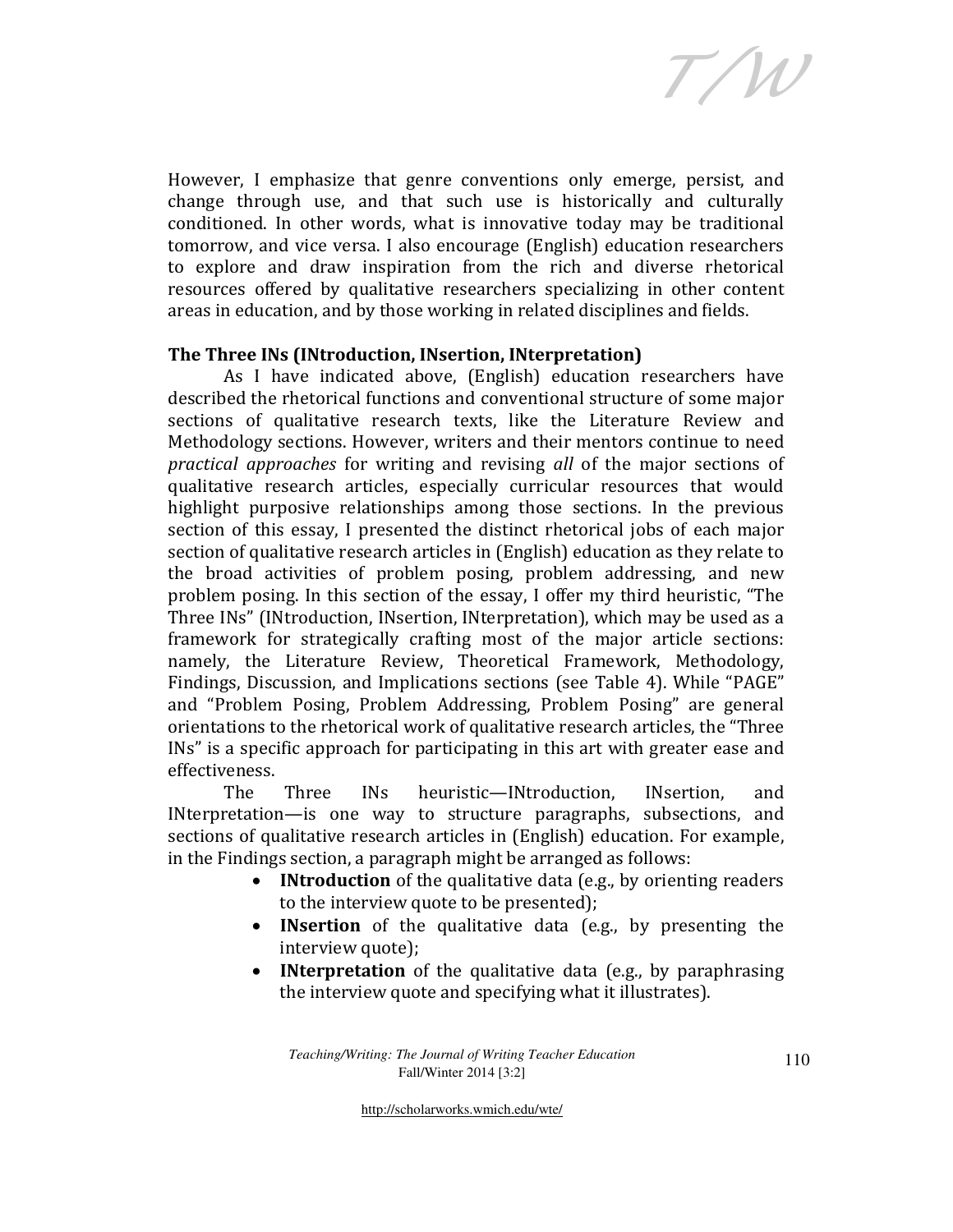T/W

A "Three INs" Findings paragraph in a qualitative research article on English teacher candidates' use of new media and technologies during their student-teaching internships might read as follows:

> Ms. Garcia revisited this theme in our subsequent interview, in which she explained: "It was important for me not only to give students opportunities to critically explore tools for making podcasts and videos, but also to ask them to examine what was gained and lost by their transformation of their written texts into those other media." Remarking on her students' remediation of their written literacy autobiographies into StoryCorps-style podcasts and digital videos, Ms. Garcia emphasized the importance of students' critical thinking about their work with new media and technologies, further evidence of her commitment to fostering students' development of 21stcentury literacies.

The "Three INs" structure of this Findings paragraph is foregrounded in the following template:

> Ms. Garcia revisited this theme in our subsequent interview, in which she explained [INtroduction]: " \_\_\_\_\_ " [INsertion]. Remarking on \_\_\_, Ms. Garcia emphasized the importance of \_\_\_, further evidence of her commitment to [INterpretation].

Additionally, a Findings subsection may include several such Three INs paragraphs as the subsection-level INsertion, plus an INtroduction paragraph that announces the theme uniting those paragraphs, and an INterpretation paragraph that reviews the evidence that they present. Similarly, the entire Findings section may begin with an INtroduction paragraph orienting readers to the various subsections, then INsert those Findings subsections, and, finally, conclude with an INterpretation paragraph, or summary of key findings.

Likewise, the overall structure of the article may be understood somewhat differently from my second heuristic, "Problem Posing, Problem Addressing, Problem Posing"—in terms of the INtroduction, INsertion, and INterpretation of evidence toward the goal of addressing the problem for study, or the important research that remains to be done (see Table 3). While the Three INs approach is not the only way to organize qualitative research articles in (English) education, it may be useful in drawing writers' and mentors' attention to the rhetorical work accomplished by particular sentences, paragraphs, subsections, and sections of a given article.

> *Teaching/Writing: The Journal of Writing Teacher Education*  Fall/Winter 2014 [3:2]

111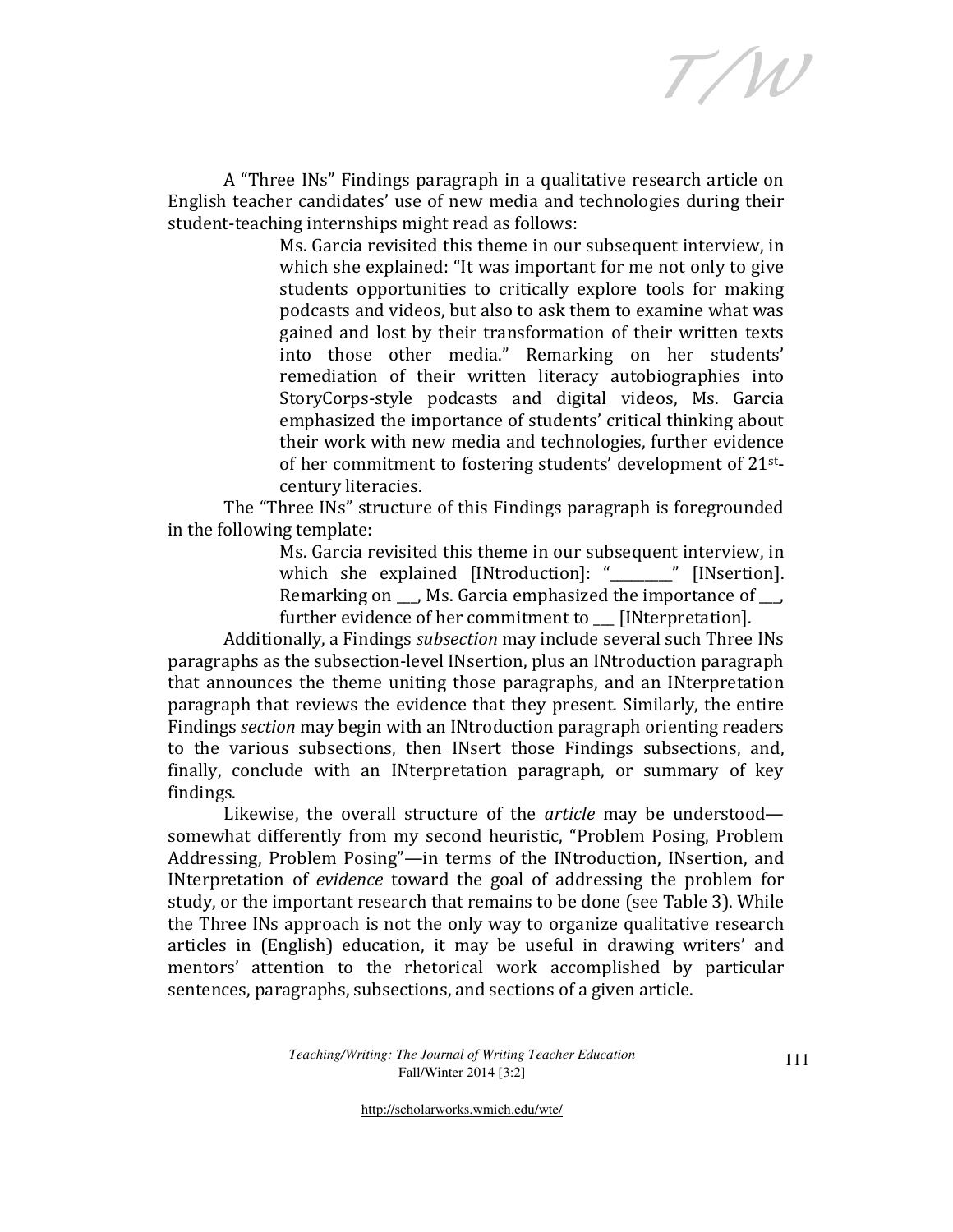T/W

| Table 3<br>The Three INs (INtroduction, INsertion, INterpretation) |                                                                                                                                                       |
|--------------------------------------------------------------------|-------------------------------------------------------------------------------------------------------------------------------------------------------|
| <b>Broad Rhetorical Function</b>                                   | Major Sections of Qualitative Research Articles                                                                                                       |
| <b>INtroduction of evidence</b>                                    | <b>Problem Statement</b><br>٠<br>Plan<br>٠<br>Literature Review<br>٠<br><b>Research Questions</b><br><b>Theoretical Framework</b><br>Methodology<br>٠ |
| <b>INsertion of evidence</b>                                       | Findings                                                                                                                                              |
| INterpretation of evidence                                         | Discussion<br>٠<br>Implications<br>Conclusion                                                                                                         |

The Three INs heuristic recasts writing and revising tasks as specific rhetorical actions that may be undertaken separately or together, and in a variety of orders. In this way, work with the Three INs may make writing projects seem less daunting and more adaptable to an already challenging work schedule. For example, to compose the Findings section of a qualitative research article, a writer might

- 1. Generate all of the INsertion passages for the major paragraphs by selecting and presenting the data (e.g., Ms. Garcia's interview quote, "It was important for me not only to give students opportunities to critically explore tools for making podcasts and videos, but also to ask them to examine what was gained and lost by their transformation of their written texts into those other media").
- 2. Arrange these emerging paragraphs in a compelling order.
- 3. Add an INtroduction sentence to the beginning of each paragraph, orienting readers to the data to be presented in the paragraph (e.g., "Ms. Garcia revisited this theme in our subsequent interview, in which she explained:…").
- 4. Add INterpretation sentences to the end of each paragraph by, first, paraphrasing the INserted data (e.g., "Remarking on her students' remediation of their written literacy autobiographies into StoryCorps-style podcasts and digital videos,…") and, second, labeling it as evidence of the object of study (the focus of the inquiry), using a conceptual term defined in the Theoretical Framework section (e.g., "…Ms. Garcia emphasized the importance of students' critical thinking about their work with new media and technologies, further evidence of her

*Teaching/Writing: The Journal of Writing Teacher Education*  Fall/Winter 2014 [3:2]

112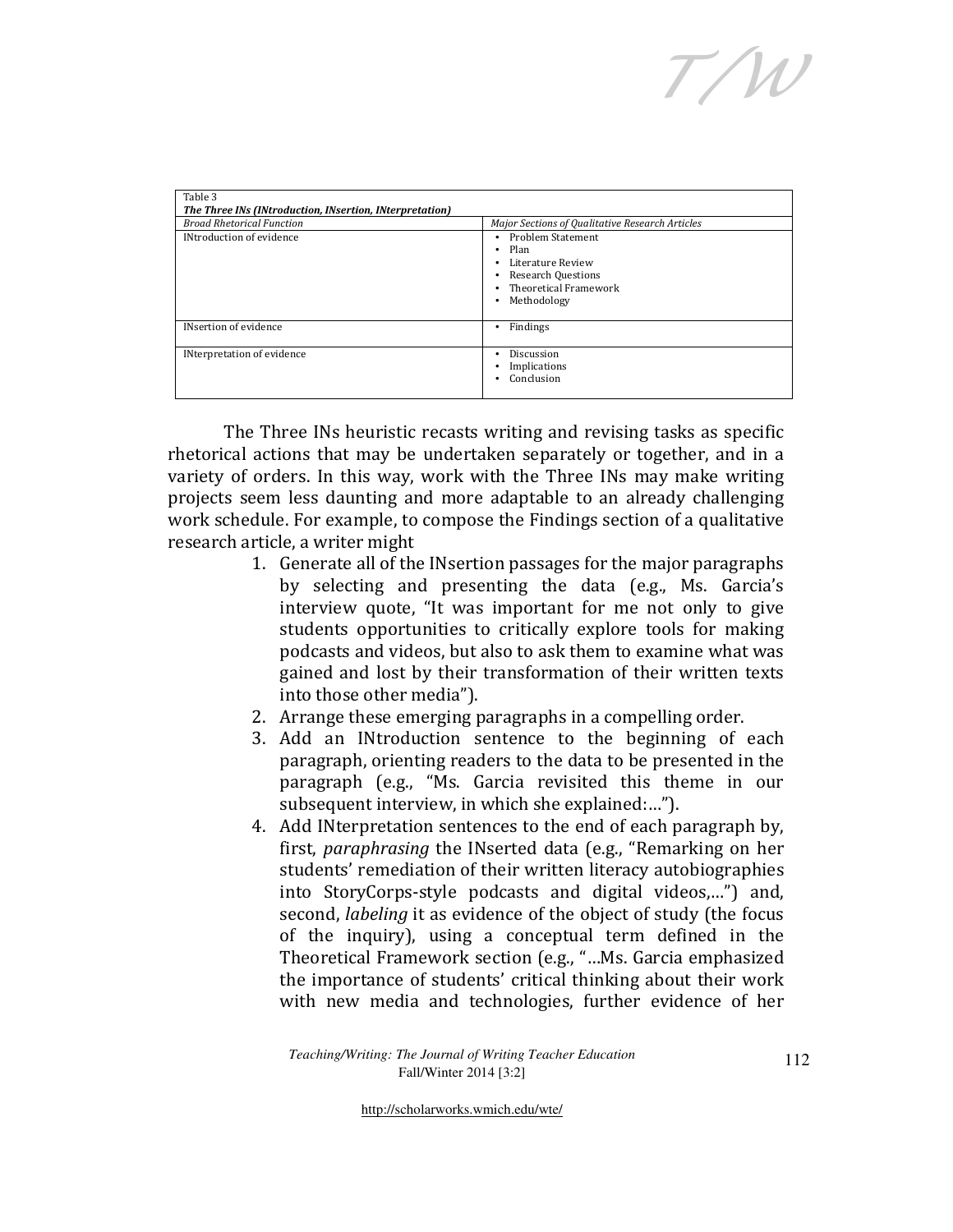T/W

commitment to fostering students' development of 21st-century literacies").

- 5. Interweave transitions between the Findings paragraphs.
- 6. Open the Findings section with an INtroduction paragraph that gives an overview of the section.
- 7. Close the Findings section with an INterpretation paragraph that provides a summary of key findings.

In highlighting the specific writing moves by which general rhetorical strategies are realized, the Three INs heuristic may enhance (English) education researchers' writing and revising of qualitative research articles, their comparative analysis of genre models, and their conversations with mentors about these texts.

 However, it is important to remember that even as the terms "INtroduction," "INsertion," and "INterpretation" refer to broad rhetorical jobs performed throughout qualitative research articles in (English) education, the precise work accomplished by each "IN" depends on its location in the article. In my presentation below of the rhetorical functions of each major article section (Table 4), I will indicate the particular work of each "IN" by providing an outline of a Three INs paragraph and a paragraph template for each section.<sup>6</sup> In addition to helping writers to produce *all* of the major sections of qualitative research articles in (English) education, a major purpose of Table 4 is to facilitate writers' and mentors' connection of the specific writing moves made in passages drawn from sample journal articles (paragraph templates) with the strategic purposes driving those moves (rhetorical functions). Similarly, Table 4 may enable writers to translate journal reviewers' feedback on their qualitative research articles (rhetorical functions) into targeted revisions (paragraph templates).

> *Teaching/Writing: The Journal of Writing Teacher Education*  Fall/Winter 2014 [3:2]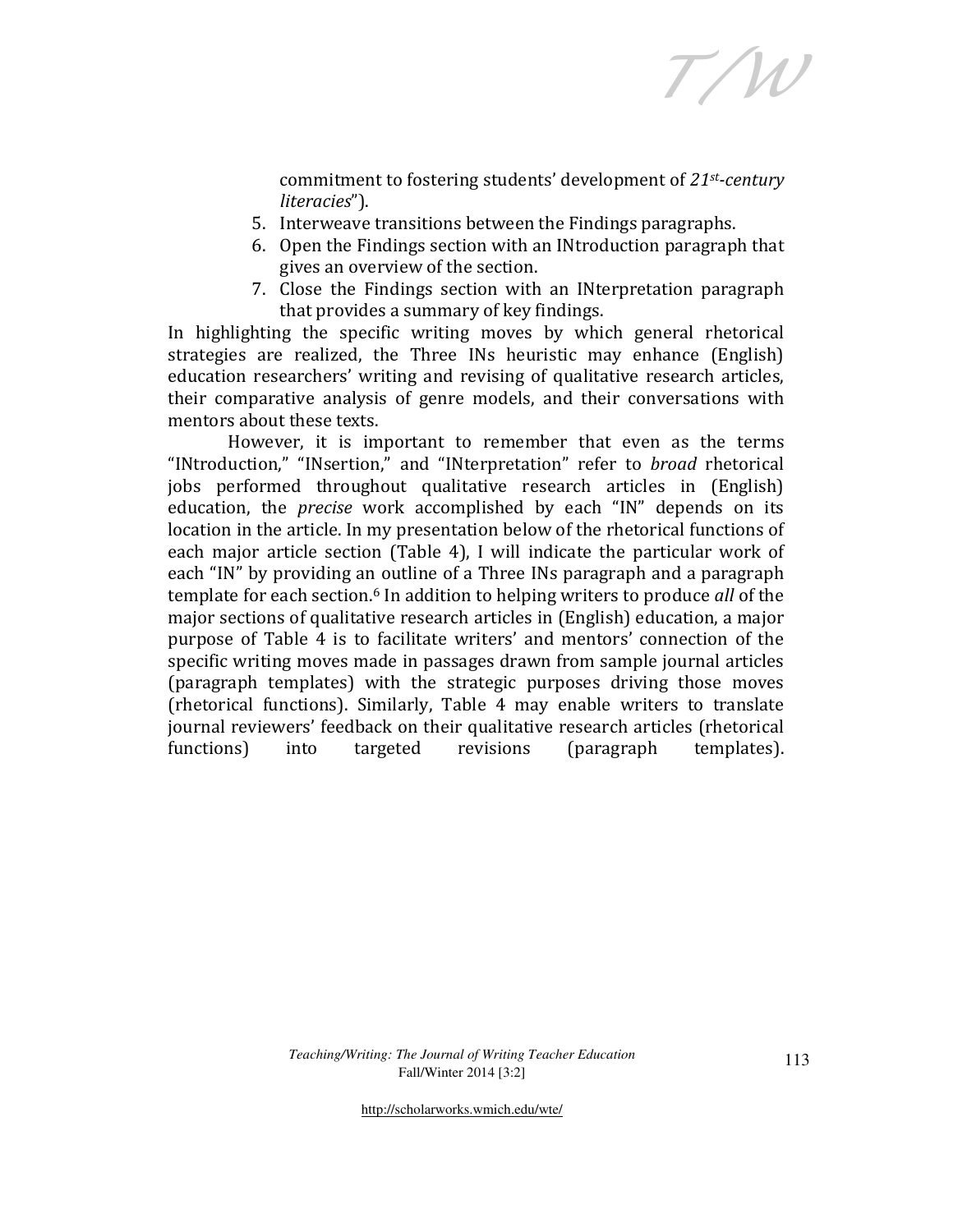T/W

| Table 4                                                  | Major Sections of Qualitative Research Articles in English Education                                                                                                                                                                                                                        |                                                                                                                                                                                                                                                                                                                                                                                                                                                                                                                                                                                                         |                                                                                                                                                                                                                                                                                                                                |                                                                                                                                                                                                                                                                                                                                                                                                       |
|----------------------------------------------------------|---------------------------------------------------------------------------------------------------------------------------------------------------------------------------------------------------------------------------------------------------------------------------------------------|---------------------------------------------------------------------------------------------------------------------------------------------------------------------------------------------------------------------------------------------------------------------------------------------------------------------------------------------------------------------------------------------------------------------------------------------------------------------------------------------------------------------------------------------------------------------------------------------------------|--------------------------------------------------------------------------------------------------------------------------------------------------------------------------------------------------------------------------------------------------------------------------------------------------------------------------------|-------------------------------------------------------------------------------------------------------------------------------------------------------------------------------------------------------------------------------------------------------------------------------------------------------------------------------------------------------------------------------------------------------|
| <b>Major Section</b>                                     | Specific Rhetorical Functions                                                                                                                                                                                                                                                               | <b>Guiding Question for</b><br>Writing and Revising                                                                                                                                                                                                                                                                                                                                                                                                                                                                                                                                                     | Possible Paragraph Structure                                                                                                                                                                                                                                                                                                   | Possible Paragraph Template                                                                                                                                                                                                                                                                                                                                                                           |
| <b>Problem Statement</b><br>(no heading)                 | in non-specialist terms attractive to<br>the journal's wide readership,<br>articulate the problem for study (the<br>important research that remains to<br>be done), based on a careful<br>examination of relevant previous<br>research<br>generate an audience for the article              | What inquiry does my article begin to undertake, and why does this inquiry<br>matter to my target audience?                                                                                                                                                                                                                                                                                                                                                                                                                                                                                             | Stakeholders in the Problem<br>Background of the Problem<br>Problem<br>• Proposed Response to the Problem                                                                                                                                                                                                                      | English education researchers interested in<br>_[Stakeholders] have addressed issues of __<br>_, and _. Motivated by _, previous studies<br>have assumed that _ [Background]. Whereas<br>this assumption has generated important<br>research, the emphasis on has meant that<br>few studies have considered X [Problem], an<br>issue that I will explore in this article by _<br>[Proposed Response]. |
| Plan<br>(no heading)                                     | orient readers to the investigation<br>to follow, without revealing the<br>article's major arguments                                                                                                                                                                                        | What course will readers' inquiry take as they read my article?                                                                                                                                                                                                                                                                                                                                                                                                                                                                                                                                         | • Literature Review<br>Theoretical Framework<br>• Methodology<br>Basic Orientation to (Not Revelation of)<br>Major Arguments                                                                                                                                                                                                   | In this article, I will, first, review literature<br>on . Second, I will present my analytic<br>perspective on X, which draws on So-and-<br>so's theory of __. Third, I will explain and<br>justify my study design, which __. Finally, I<br>will offer evidence of X, generated through<br>my research, and make arguments regarding<br>my goal of __.                                               |
| <b>Literature Review</b><br>(or thematic heading)        | in the specialist terms of the target<br>audience, with supporting citations,<br>articulate the <i>problem</i> for study (the<br>important research that remains to<br>be done), based on a careful<br>examination of relevant previous<br>research<br>generate an audience for the article | How have past research efforts, both separately and together, contributed to<br>the need for specific inquiry, which my article will begin to undertake?                                                                                                                                                                                                                                                                                                                                                                                                                                                | <b>INtroduction</b> of the study or set of<br>studies<br><b>INsertion</b> of relevant contributions of the<br>study or set of studies<br><b>INterpretation</b> of relevant<br>limitations/boundaries of the study or set<br>of studies, beyond which the article will<br>attempt to make contributions                         | Previous research on has tended to<br>[INtroduction]. For example, Author 1<br>argued that . Similarly, Author 2 claimed<br>that . Most recently, Author 3 proposed<br>that _ [INsertion]. Although these studies<br>have provided useful insights into _, they<br>have not examined X, inquiry that I will<br>begin to do in this article [INterpretation].                                          |
| <b>Research Questions</b><br>(no heading)                | pose one or more questions to guide<br>the inquiry undertaken in the article                                                                                                                                                                                                                | Which research questions will enable me, in this article, to extend and<br>challenge the previous studies that I examine in the Literature Review<br>section?                                                                                                                                                                                                                                                                                                                                                                                                                                           | Question 1<br>$\bullet$<br>Question 2<br>• Question 3                                                                                                                                                                                                                                                                          | In this article, I will address the following<br>questions: $(1)$ ; $(2)$ ; and $(3)$ .                                                                                                                                                                                                                                                                                                               |
| <b>Theoretical</b><br>Framework<br>(or thematic heading) | conceptualize the object of study<br>(the focus of the important research<br>that remains to be done)<br>operationalize that object of study                                                                                                                                                | What do I want readers to recognize in the data that I present in the Findings<br>section?                                                                                                                                                                                                                                                                                                                                                                                                                                                                                                              | <b>INtroduction</b> of a theoretical construct<br>that helps to define the object of study<br>(the research focus)<br>• INsertion of a definition of the construct<br><b>INterpretation</b> of how the construct will<br>be used in the study                                                                                  | In my analysis, I will approach X as C<br>[INtroduction]. So-and-so has defined C as .<br>For example,  Crucially, this interpretation<br>of X highlights _, which is important, given<br>my focus on _ [INsertion]. In my study, _<br>will constitute evidence of C<br>[INterpretation]                                                                                                              |
| Methodology<br>(or thematic heading)                     | explain the methodological<br>decisions that together make up the<br>study design<br>justify those decisions relative to<br>the goal of addressing the problem<br>for study (exceeding a<br>limitation/boundary of previous<br>research)                                                    | How might I strengthen connections between my problem for study (the<br>purpose of my inquiry) and the features of my study design?<br>• Site Selection: When and where were the data generated?<br>• Participant Selection: Who, other than the researcher(s), contributed to<br>data generation?<br>• Data Sources: What data were generated?<br>• Data Generation: How were the data generated?<br>• Data Analysis: How were the data organized, selected, and interpreted?<br>• Researcher Positionality: Who is/are the researcher(s)? How did the<br>researcher(s) contribute to data generation? | <b>INtroduction</b> of the methodological<br>decision(s)<br><b>INsertion</b> of details regarding the<br>methodological decision(s)<br><b>INterpretation</b> of how the<br>methodological decision(s) were<br>appropriate and advantageous, given the<br>problem for study (the important<br>research that remains to be done) | To investigate X, I chose to _ [INtroduction].<br>Specifically, I _ [INsertion]. This decision<br>enabled me to _ and thus to pursue my<br>interest in _ [INterpretation].                                                                                                                                                                                                                            |

*Teaching/Writing: The Journal of Writing Teacher Education*  114Fall/Winter 2014 [3:2]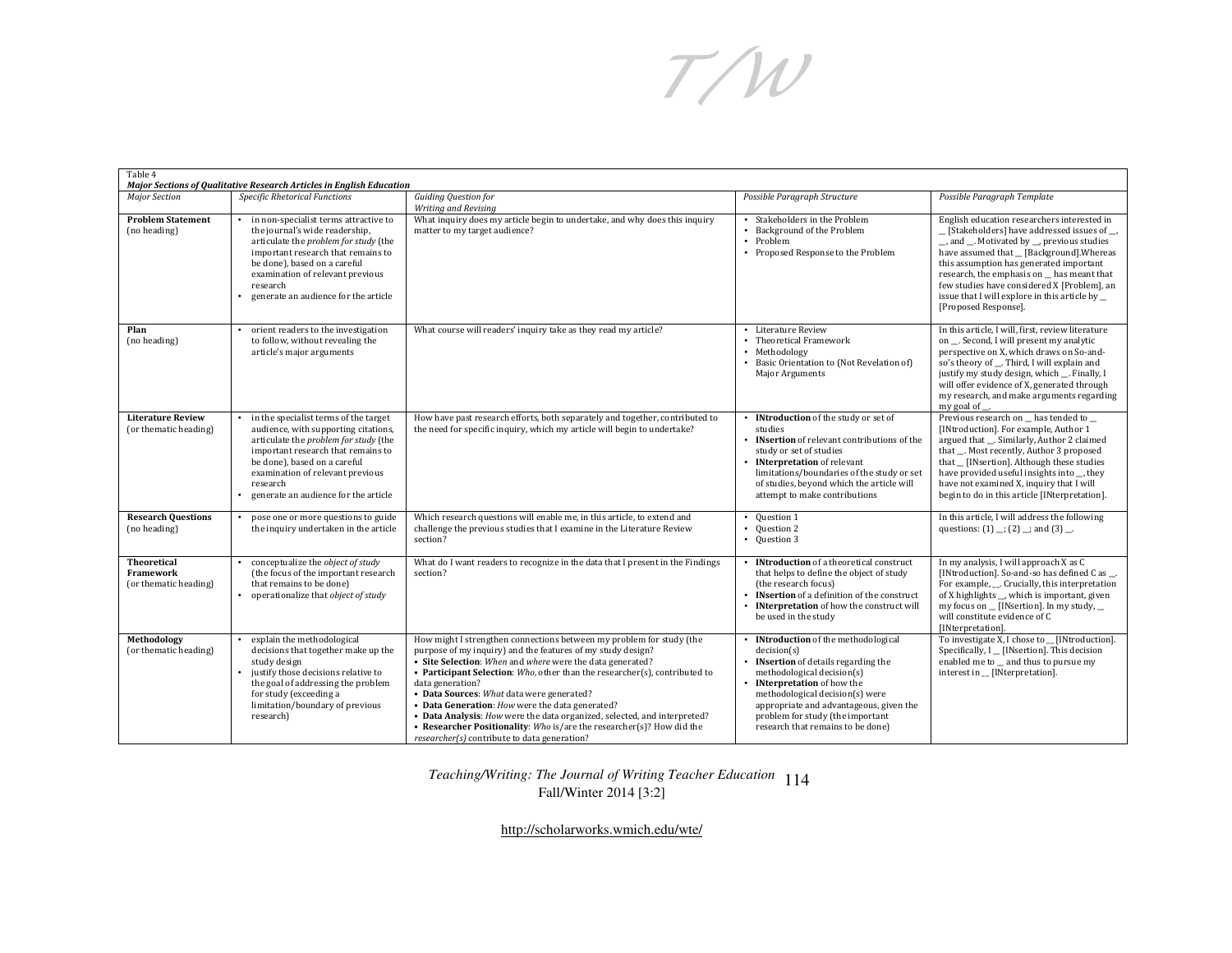T/W

| <b>Major Section</b>                         | Specific Rhetorical Functions                                                                                                                                                                                                                                                                                    | Guiding Question for Writing and Revising                                                                                                                                                                                                                                             | Possible Paragraph Structure                                                                                                                                                                                                                                                                                                                                                                                                                                                                                                                                                                 | Possible Paragraph Template                                                                                                                                                                                                                                                                                                                                                                                                    |
|----------------------------------------------|------------------------------------------------------------------------------------------------------------------------------------------------------------------------------------------------------------------------------------------------------------------------------------------------------------------|---------------------------------------------------------------------------------------------------------------------------------------------------------------------------------------------------------------------------------------------------------------------------------------|----------------------------------------------------------------------------------------------------------------------------------------------------------------------------------------------------------------------------------------------------------------------------------------------------------------------------------------------------------------------------------------------------------------------------------------------------------------------------------------------------------------------------------------------------------------------------------------------|--------------------------------------------------------------------------------------------------------------------------------------------------------------------------------------------------------------------------------------------------------------------------------------------------------------------------------------------------------------------------------------------------------------------------------|
| <b>Discussion</b><br>(or thematic heading)   | make claims based on evidence of<br>the object of study (the focus of the<br>inquiry) presented in the Findings<br>section<br>qualify those claims, or set the limits<br>of their validity<br>explain how those claims extend and<br>challenge previous research<br>examined in the Literature Review<br>section | How might I strengthen connections between the evidence that I present in the<br>Findings section and the claims about that evidence that I make in the Discussion<br>section, and between those claims and the previous research that I examine in<br>the Literature Review section? | <b>INtroduction</b> (reminder or synthesis)<br>of evidence presented in the Findings<br>section<br><b>INsertion</b> of rigorously responsible<br>claim(s) about the evidence<br>Part I: $claim(s)$<br>• Part II: qualification of claim(s)<br><b>INterpretation</b> of how the claim $(s)$<br>extend and challenge relevant previous<br>research, especially research cited in the<br>Literature Review section<br>Part I: reminder of contribution(s)<br>and limitation(s) of previous<br>research<br>Part II: explanation of how the<br>claim(s) extend and challenge<br>previous research | As I have demonstrated above.<br>[INtroduction]. Thus, my<br>research suggests that<br>[INsertion, Part I]. While I do<br>not argue that , I do contend<br>that _ [INsertion, Part II]. Prior<br>research on X has focused on<br>. For example,<br>[INterpretation, Part I]. My<br>inquiry extends these<br>contributions by __. However, I<br>also complicate previous work<br>in claiming that<br>[INterpretation, Part II]. |
| <b>Implications</b><br>(or thematic heading) | identify limitations/boundaries of<br>the current study,<br>propose new problems for study<br>(e.g., new areas of inquiry and new<br>research questions) to be pursued in<br>future studies                                                                                                                      | How might I strengthen connections between the claims that I make in the<br>Discussion section and the calls for future inquiry that I make in the Implications<br>section?                                                                                                           | • INtroduction (reminder or synthesis)<br>of Discussion claim(s)<br><b>INsertion</b> of rigorously responsible<br>new problem(s) for study, based on<br>Discussion claim(s)<br>• INterpretation of how the new<br>problem(s) for study might be pursued<br>in future research                                                                                                                                                                                                                                                                                                                | Based on my findings, I have<br>proposed that<br>[INtroduction]. Although my<br>research has addressed __, my<br>study did not examine_<br>[INsertion]. Future inquiries<br>might explore $\_$ by $\_$<br>[INterpretation].                                                                                                                                                                                                    |
| Conclusion<br>(no heading)                   | summarize the contributions of the<br>article<br>summarize the<br>limitations/boundaries of those<br>contributions<br>summarize the article's call for<br>future action                                                                                                                                          | How do I want readers to remember my article?                                                                                                                                                                                                                                         | Summary of the article's contributions<br>• Summary of the limitations/boundaries<br>of those contributions<br>• Summary of the article's call for future<br>action                                                                                                                                                                                                                                                                                                                                                                                                                          | In this article, I have presented<br>and argued that _. However,<br>opportunities remain to<br>investigate __. Continued<br>research in this area of inquiry<br>might address .                                                                                                                                                                                                                                                |
| Abstract                                     | represent the article<br>arouse readers' interest in the article                                                                                                                                                                                                                                                 | How might I summarize my article for readers and emphasize its contributions<br>to the field of English education?                                                                                                                                                                    | • Problem for Study (important research<br>that remains to be done)<br>• Theoretical Framework<br>• Methodology<br>• Major Arguments<br>• Directions for Future Inquiry                                                                                                                                                                                                                                                                                                                                                                                                                      | EE researchers nterested in<br>have addressed __. However, X<br>remains to be explored. In this<br>article, I investigate X by<br>presenting generated in my<br>study of _. Through my<br>analysis of __, I demonstrate<br>that _. Based on these findings,<br>I argue that __. My research<br>thus adds to previous research<br>on X by claiming __. My work<br>also encourages new inquiries<br>into .                       |

#### *Teaching/Writing: The Journal of Writing Teacher Education*  115Fall/Winter 2014 [3:2]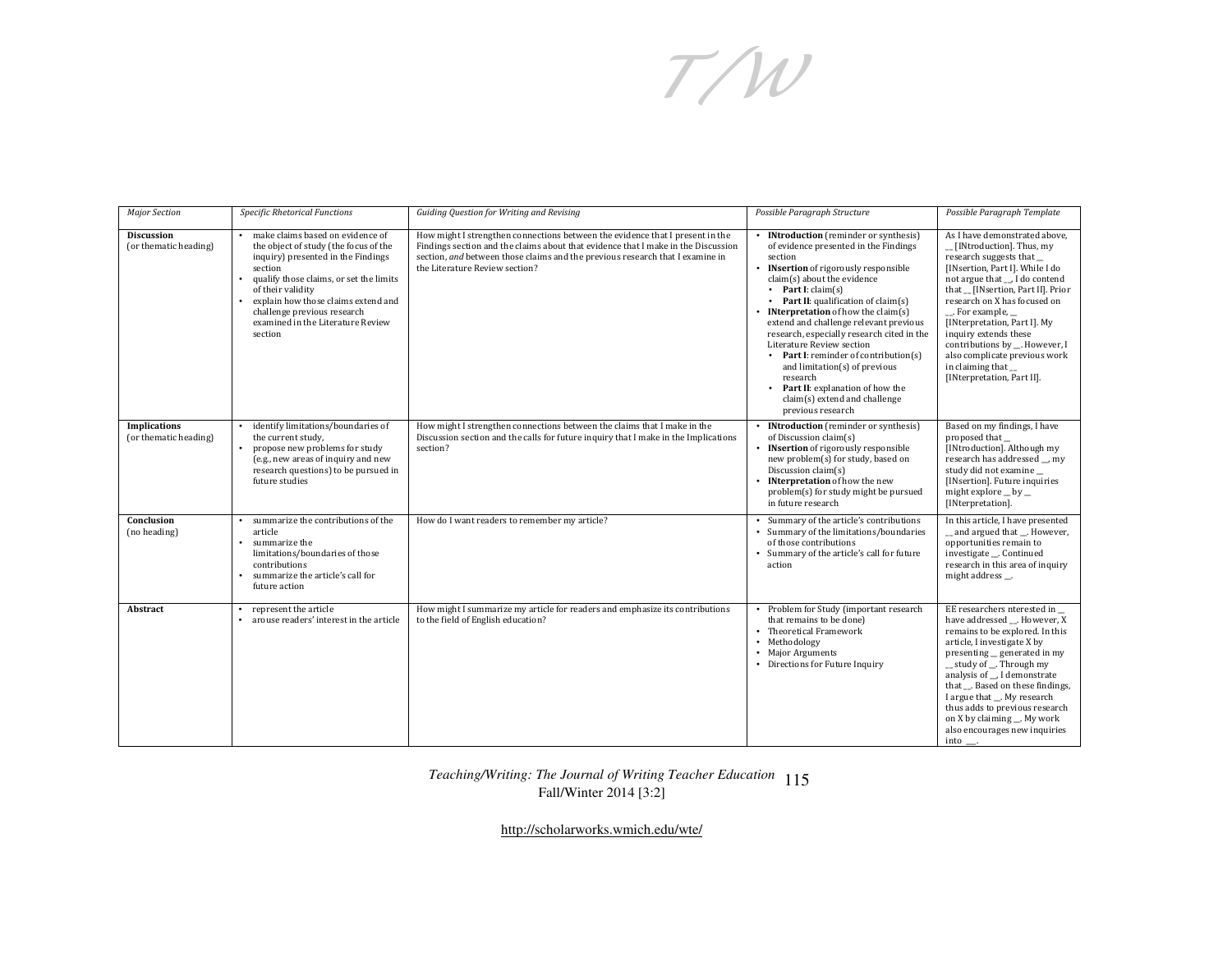T/W

The Three INs is one approach for producing qualitative-research article sections that accomplish their conventional rhetorical jobs. However, these same ends may be achieved by different means, though perhaps not as systematically or with as much ease. Below is a list of sample article sections that perform the rhetorical functions outlined in Table 4. These examples are certainly not the only ones that I might have chosen; however, they suggest some of the diversity of the field of English education. In identifying these examples, my intention was not to explore their creative and critical ingenuity, which is beyond the scope of this essay, but, rather, to inspire writers and their mentors to engage in such investigations. Additionally, I do not claim that the authors of these examples used "PAGE," "Problem Posing, Problem Addressing, Problem Posing," or "The Three INs," or construed the rhetorical functions of the major article sections exactly as I interpret them in this essay. The design and craft of qualitative research articles in (English) education is a complex art, which, depending on the situation, may make use of a variety of rhetorical principles and techniques. My purpose in offering this essay is not to reduce that art to a set of unchanging rules or an infallible method but, rather, to make it more possible for writers and their mentors to engage with its complexity—to try and try anew.

| Table 5                      | Sample Qualitative-Research Article Sections in English Education                                                                                                     |
|------------------------------|-----------------------------------------------------------------------------------------------------------------------------------------------------------------------|
| <b>Major Section</b>         | Sample                                                                                                                                                                |
| <b>Problem Statement</b>     | Fritzen (2011) "Teaching as Sheltering: A Metaphorical Analysis of Sheltered Instruction for<br>English Language Learners" (pp. 185-186)                              |
| Plan                         | Fisher (2007) "Every City Has Soldiers': The Role of Intergenerational Relationships in<br>Participatory Literacy Communities" (pp. 140-141)                          |
| Literature Review            | Blackburn and Clark (2011) "Analyzing Talk in a Long-Term Literature Discussion Group:<br>Ways of Operating within LGBT-Inclusive and Queer Discourses" (pp. 223-224) |
| <b>Research Questions</b>    | Zancanella (1991) "Teachers Reading/Readers Teaching: Five Teachers'<br>Personal<br>Approaches to Literature and Their Teaching of Literature" (pp. 6-7)              |
| <b>Theoretical Framework</b> | Johnson, Smagorinsky, Thompson, and Fry (2003) "Learning to Teach the Five-Paragraph<br>Theme" (pp. 142-144)                                                          |
| Methodology                  | Moje and Wade (1997) "What Case Discussions Reveal about Teacher Thinking" (pp. 693-<br>696)                                                                          |
| Findings                     | Dyson (2008) "Staying within (Curricular) Lines: Practice Constraints and Possibilities in<br>Childhood Writing" (pp. 127-150)                                        |
| Discussion                   | Zuidema (2012) "Making Space for Informal Inquiry: Inquiry as Stance in an Online Induction<br>Network" (pp. 142-143)                                                 |
| Implications                 | Rex (2006) "Acting 'Cool' and 'Appropriate': Toward a Framework for Considering Literacy<br>Classroom Interactions When Race Is a Factor" (pp. 318-319)               |
| Conclusion                   | Sherry and Tremmel (2012) "English Education 2.0: An Analysis of Websites That Contain<br>Videos of English Teaching" (p. 64)                                         |
| Abstract                     | Anagnostopoulos, Smith, and Basmadjian (2007) "Bridging the University-School Divide:<br>Horizontal Expertise and the 'Two Worlds Pitfall'"                           |

*Teaching/Writing: The Journal of Writing Teacher Education*  Fall/Winter 2014 [3:2]

116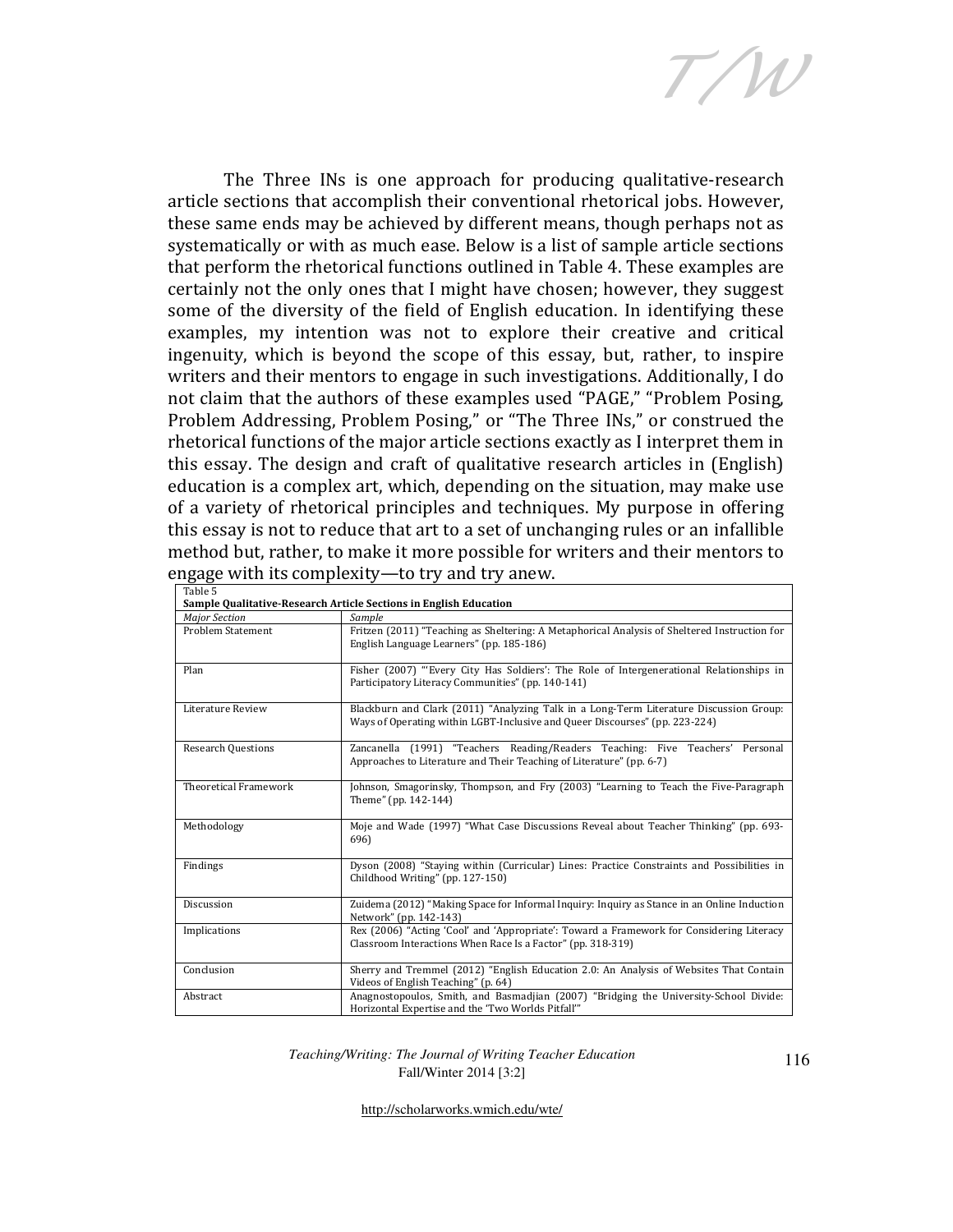T/W

None of the three heuristics presented in this article is a formula for rhetorical success. Rather, as heuristics, they are flexible approaches designed to prompt imaginative and inquiry-driven rhetorical action. Put differently, "PAGE," "Problem Posing, Problem Addressing, Problem Posing," and "The Three INs" were made to be remade. They are not the only approaches that writers might take in writing and revising qualitative research articles in (English) education. Indeed, in offering these tools, I aim not to supersede writers' rhetorical judgment but, rather, to support its development. Together, these three curricular resources invite writers to connect general rhetorical concerns, like purpose, audience, genre, and engagement, with specific writing moves, and to approach qualitative research writing as a strategic "art" rather than as a matter of "chance."

While I have attended primarily in this essay to issues of qualitative research writing, the genre conventions and heuristics presented above may also be used to enhance *reading* and *responding* to qualitative research articles. For example, depending on the kinds of information that readers are seeking, they may engage in thorough reading of only those sections that perform the desired functions. Similarly, in responding to fellow writers' qualitative research articles, (English) educators may more precisely identify areas for revision, given their expanded sense of the specific rhetorical work accomplished by each major section. Likewise, having read this essay, writers may find it easier to translate reviewer feedback into action plans for reworking their manuscripts. Other uses and adaptations of the three heuristics presented in this essay may emerge, which I welcome. Inquiry begets inquiry. I offer this article as another invitation for (English) education researchers to dialogue on the teaching and learning of research literacies, to explore and experiment with genre conventions, and to participate with renewed purpose and engagement, ease and art, in the rhetorical practices of the field.

#### **Notes**

1. Throughout this essay, I use the device "(English) education" to indicate the applicability of certain rhetorical moves to qualitative research articles in the wider field of education.

2. By the term "mentors," I evoke, for example, course instructors, advisers for graduate students, mentors for new faculty, journal reviewers and editors, research team members, collaborative writing partners, and writers' own students.

> *Teaching/Writing: The Journal of Writing Teacher Education*  Fall/Winter 2014 [3:2]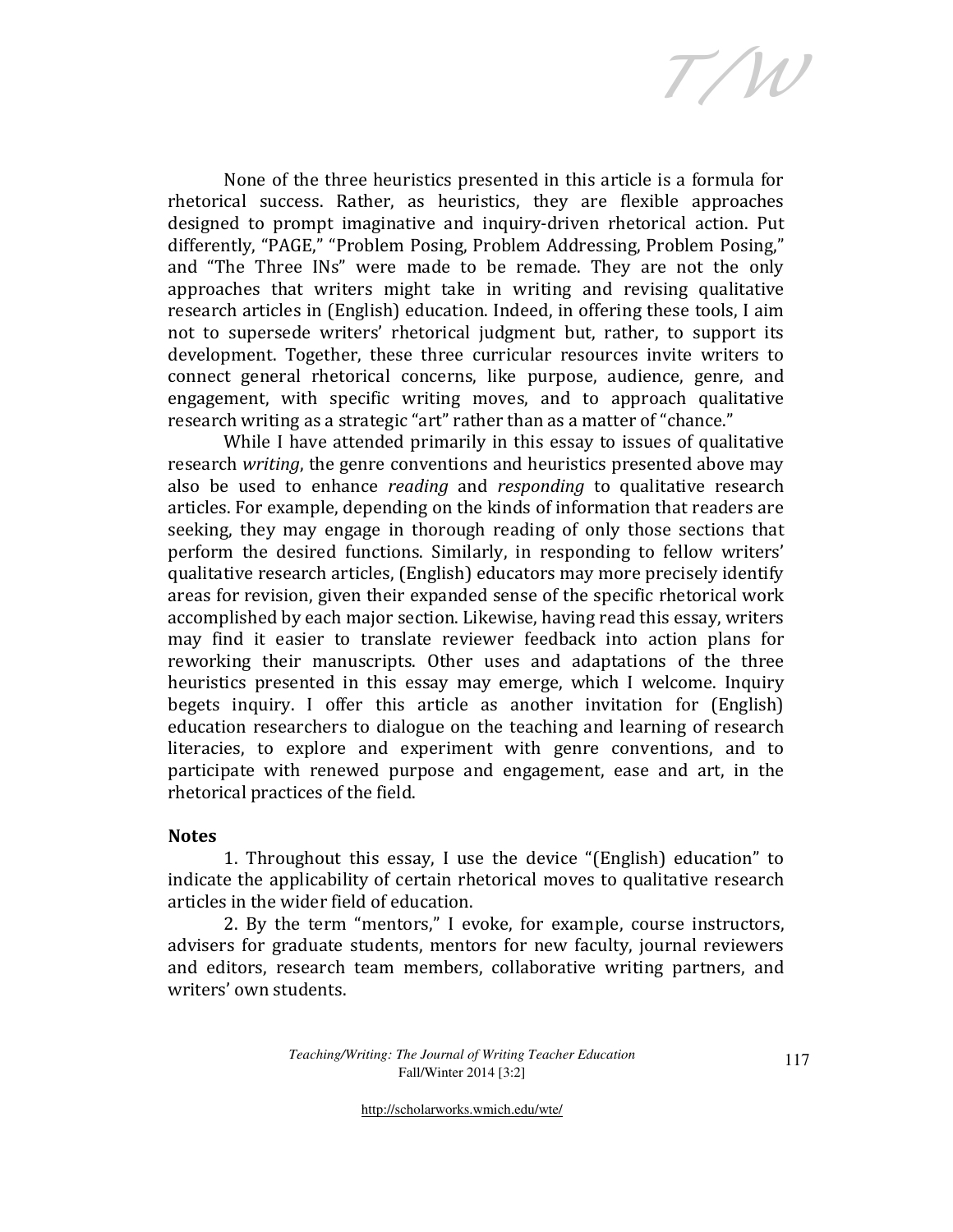T/W

3. In the "PAGE" questions and in those that appear throughout the article, I use the first-person singular pronouns "I" and "me" rather than the first-person plural pronouns "we" and "us." Of course, I recognize that many qualitative research articles in (English) education are collaboratively written. However, I employ the singular pronouns both for brevity and for the intensified call to rhetorical responsibility which, I believe, they evoke.

4. Qualitative researchers in English education may use the term "data" in quite different ways, depending on their theories of knowledge, truth, subject-object relations, and language (Kamberelis and Dimitriadis). In fact, some qualitative researchers may avoid using the term "data" in an effort to distinguish their work from objectivist social science. In this essay, I use the term "data" to mark one intersection of consensus and debate regarding purposes, practices, and effects of qualitative inquiry.

5. Research questions are conventionally formulated in response to a careful analysis of the contributions and limitations/boundaries of relevant previous research. For this reason, it makes sense to present the Research Questions section after the Literature Review section, as some qualitative research articles do. However, others pose the research questions at the end of the Problem Statement, assuming that readers will adequately understand the terms, purpose(s), and urgency of those questions by that point in the article. Still other qualitative research articles use the Research Questions section as a transition between the Theoretical Framework section, which precisely defines the object of study, or focus of the inquiry, and the Methodology section, which presents and justifies the study design. As discussed above, rhetorical decisions made in writing and revising qualitative research articles in English education may be facilitated through deliberate reflection on purpose, audience, genre, and engagement.

6. Graff and Birkenstein also use templates to facilitate high-school and college writers' participation in academic discourse, broadly construed. In contrast, my paragraph templates specifically address the conventional rhetoric of qualitative research texts in (English) education.

### Works Cited

Alvermann, Donna E. "Researching Libraries, Literacies, and Lives: A Rhizoanalysis." Working the Ruins: Feminist Poststructural Theory and Methods in Education. Eds. Elizabeth A. St. Pierre and Wanda S. Pillow. Kennesaw: Kennesaw State UP, 2000. 114-29. Print.

> *Teaching/Writing: The Journal of Writing Teacher Education*  Fall/Winter 2014 [3:2]

118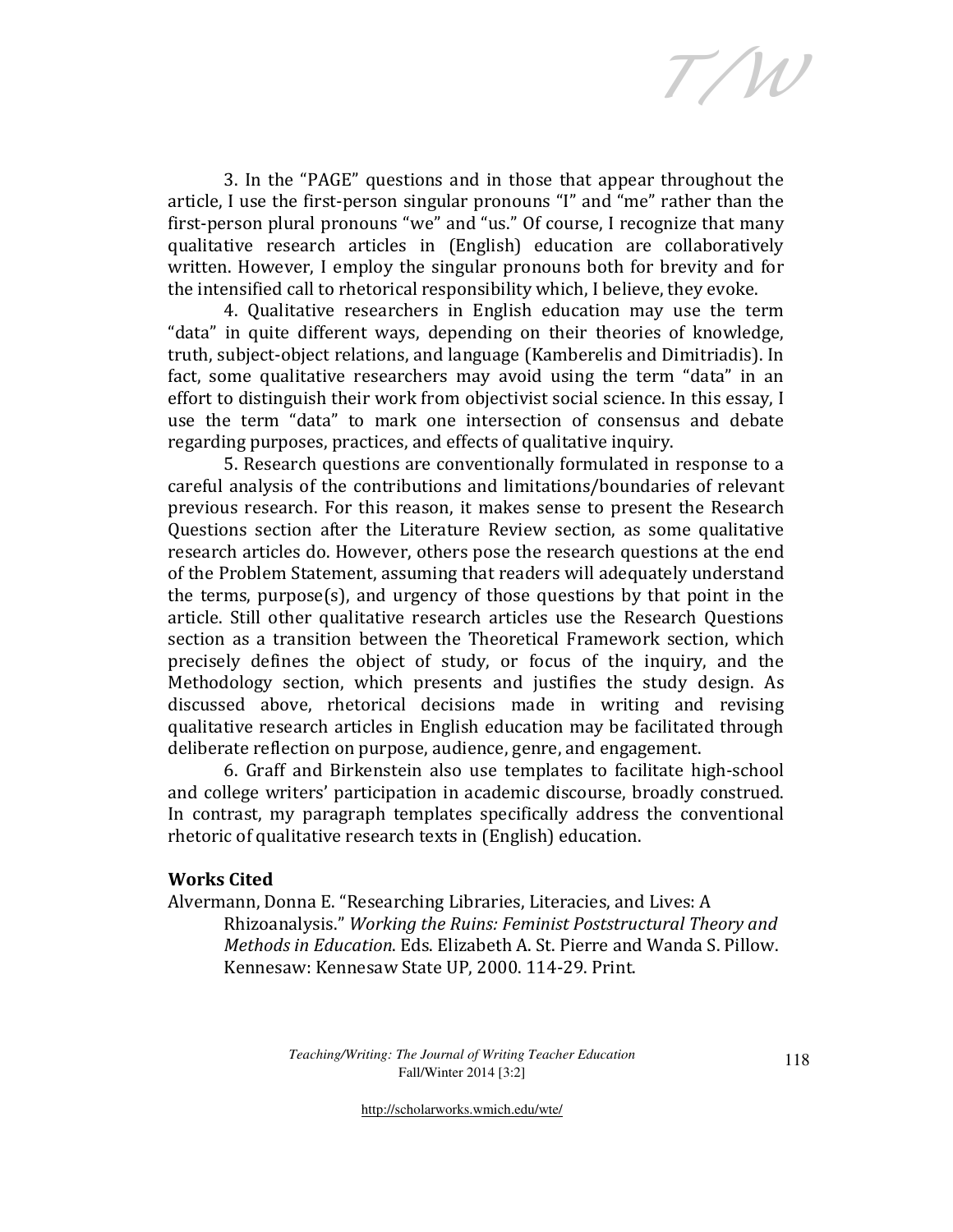T/W

- Anagnostopoulos, Dorothea, Emily R. Smith, and Kevin G. Basmadjian. "Bridging the University-School Divide: Horizontal Expertise and the 'Two Worlds Pitfall.'" Journal of Teacher Education 58.2 (2007): 138- 52. Print.
- Bagley, Carl. "Educational Ethnography as Performance Art: Towards a Sensuous Feeling and Knowing." Qualitative Research 8 (2008): 53-72. Print.
- Bakhtin, M. M. Speech Genres and Other Late Essays. Trans. Vern W. McGee. Eds. Caryl Emerson and Michael Holquist. Austin: University of Texas, 1986. Print.
- Bawarshi, Anis S., and Mary Jo Reiff. Genre: An Introduction to History, Theory, Research, and Pedagogy. West Lafayette: Parlor, 2010. Print.
- Bazerman, Charles. "Systems of Genres and the Enactment of Social Intentions." Genre and the New Rhetoric. Eds. Aviva Freedman and Peter Medway. New York: Taylor and Francis, 1994. 79-101. Print.
- Beach, Richard, and Amanda Haertling Thein. "Being and Becoming an English Teacher Educator: Constructing Identities in an English Doctoral Program." The Doctoral Degree in English Education. Ed. Allen Webb. Kennesaw: Kennesaw State UP, 2009. 31-56. Print.
- Blackburn, Mollie V., and Caroline T. Clark. "Analyzing Talk in a Long-Term Literature Discussion Group: Ways of Operating within LGBT-Inclusive and Queer Discourses." Reading Research Quarterly 46.3 (2011): 228-48. Print.
- Boote, David N., and Penny Beile. "Scholars before Researchers: On the Centrality of the Dissertation Literature Review in Research Preparation." Educational Researcher 34.6 (2005): 3-15. Print.
- Carroll, Pamela Sissi, Susan Nelson Wood, Cheryl Kopec Nahmias, Marlow Matherne, and Jennifer S. Dail. "The Rhythm of Conducting and Reporting Doctoral Research in English Education." The Doctoral Degree in English Education. Ed. Allen Webb. Kennesaw: Kennesaw State UP, 2009. 57-80. Print.
- Conference on English Education. Doctoral Education in English Education Belief Statement. National Council of Teachers of English. June 2007. Web.30Aug.2013.

<http://www.ncte.org/cee/2007summit/doctoralprograms>. Denzin, Norman K., and Yvonna S. Lincoln, eds. The SAGE Handbook of

- Qualitative Research. 4th ed. Thousand Oaks: SAGE, 2011. Print.
- Devitt, Amy J. Writing Genres. Carbondale: Southern Illinois UP, 2004. Print.

*Teaching/Writing: The Journal of Writing Teacher Education*  Fall/Winter 2014 [3:2]

119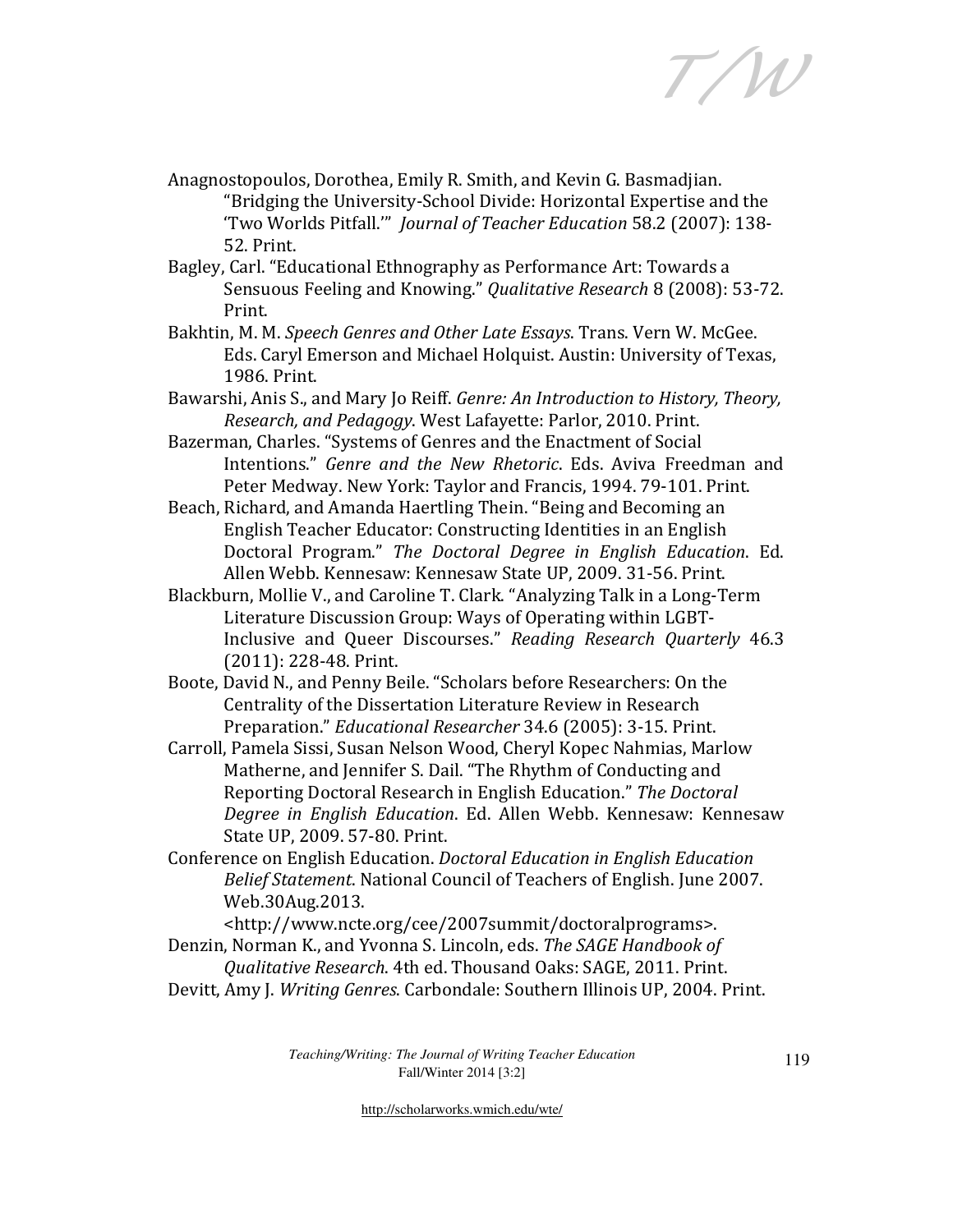T/W

- Duke, Nell K., and Sarah W. Beck. "Education Should Consider Alternative Formats for the Dissertation." Educational Researcher 28.3 (1999): 31-6. Print.
- Dyson, Anne Haas. "Staying within (Curricular) Lines: Practice Constraints and Possibilities in Childhood Writing." Written Communication 25.1 (2008): 119-59. Print.
- Fisher, Maisha. "'Every City has Soldiers': The Role of Intergenerational Relationships in Participatory Literacy Communities." Research in the Teaching of English 42.2 (2007): 139-62. Print.
- Freedman, Aviva. "Show and Tell? The Role of Explicit Teaching in the Learning of New Genres." Research in the Teaching of English 27.3 (1993): 222-51. Print.
- Fritzen, Anny. "Teaching as Sheltering: A Metaphorical Analysis of Sheltered Instruction for English Language Learners." Curriculum Inquiry 41.2 (2011): 185-211. Print.
- Graff, Gerald, and Cathy Birkenstein. They Say, I Say: The Moves That Matter in Academic Writing. New York: W. W. Norton, 2006. Print.
- Hicks, Troy. The Digital Writing Workshop. Portsmouth: Heinemann, 2009. Print.
- Johns, Ann M., ed. Genre in the Classroom: Multiple Perspectives. Mahwah: Lawrence Erlbaum Associates, 2002. Print.
- Johnson, Tara Star, Peter Smagorinsky, Leigh Thompson, and Pamela G. Fry. "Learning to Teach the Five-Paragraph Theme." Research in the Teaching of English 38.2 (2003): 136-76. Print.
- Kamberelis, George, and Greg Dimitriadis. On Qualitative Inquiry. New York: Teachers College, 2005. Print.
- Kamler, Barbara, and Pat Thomson. "The Failure of Dissertation Advice Books:Toward Alternative Pedagogies for Doctoral Writing." Educational Researcher 37.8 (2008): 507-14. Print.
- Kilbourn, Brent. "Fictional Theses." Educational Researcher 28.9 (1999): 27- 32. Print.
- Klingner, Janette K., David Scanlon, and Michael Pressley. "How to Publish in Scholarly Journals." Educational Researcher 34.8 (2005): 14-20. Print.
- Labaree, David F. "The Peculiar Problems of Preparing Education Researchers." Educational Researcher 32.4 (2003): 13-22. Print.
- Lather, Patti, and Chris Smithies. (1997). Troubling the Angels: Women Living with HIV/AIDS. Boulder: Westview, 1997. Print.
- Lauer, Janice M. Invention in Rhetoric and Composition. West Lafayette: Parlor, 2004. Print.

*Teaching/Writing: The Journal of Writing Teacher Education*  Fall/Winter 2014 [3:2]

120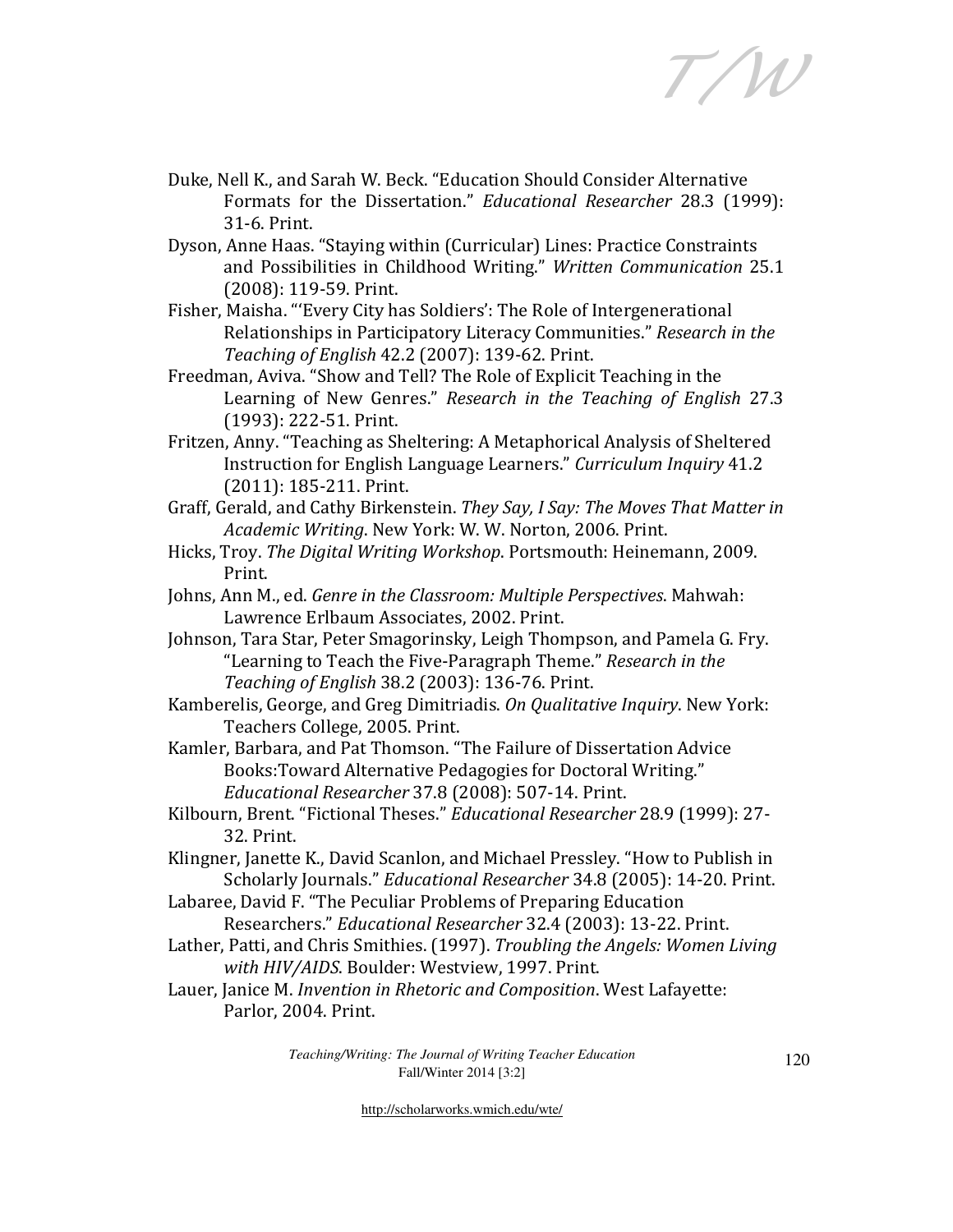T/W

- Marshall, James. "What Is English Education? A Research Agenda." The Doctoral Degree in English Education. Ed. Allen Webb. Kennesaw: Kennesaw State UP, 2009. 97-112. Print.
- Maxwell, Joseph A. "Literature Reviews of, and for, Educational Research: A Commentary on Boote and Beile's 'Scholars Before Researchers.'" Educational Researcher 35.9 (2006): 28-31. Print.
- Miller, Carolyn R. "Genre as Social Action." Genre and the New Rhetoric. Eds. Aviva Freedman and Peter Medway. New York: Taylor and Francis, 1994. 23-42. Print.
- Moje, Elizabeth Birr, and Suzanne E. Wade. "What Case Discussions Reveal about Teacher Thinking." Teaching and Teacher Education 13.7 (1997): 691-712. Print.
- Moss, Pamela A., D. C. Phillips, Frederick D. Erickson, Robert E. Floden, Patti A. Lather, and Barbara L. Schneider. "Learning from Our Differences: A Dialogue across Perspectives on Quality in Education Research." Educational Researcher 38.7 (2009): 501-17. Print.
- Page, Reba N. "Reshaping Graduate Preparation in Educational Research Methods: One School's Experience." Educational Researcher 30.5 (2001): 19-25. Print.
- Pallas, Aaron M. "Preparing Education Doctoral Students for Epistemological Diversity." Educational Researcher 30.5 (2001): 6-11. Print.
- Paltridge, Brian. Genre, Frames, and Writing in Research Settings. Philadelphia: John Benjamins, 1997. Print.
- Pea, Roy D. "New Media Communications Forums for Improving Education Research and Practice." Issues in Education Research: Problems and Possibilities. Eds. Ellen Condliffe Lagemann and Lee S. Shulman. San Francisco: Jossey-Bass, 1999. 336-70. Print.
- Rex, Lesley A. "Acting 'Cool' and 'Appropriate': Toward a Framework for Considering Literacy Classroom Interactions When Race Is a Factor." Journal of Literacy Research 38.3 (2006): 275-325. Print.
- Richardson, Laurel. Fields of Play: Constructing an Academic Life. New Brunswick: Rutgers UP, 1997. Print.
- Rozema, Robert, and Ewa McGrail. "New Technologies and Doctoral Study in English Education." The Doctoral Degree in English Education. Ed. Allen Webb. Kennesaw: Kennesaw State UP, 2009. 179-88. Print.

*Teaching/Writing: The Journal of Writing Teacher Education*  Fall/Winter 2014 [3:2]